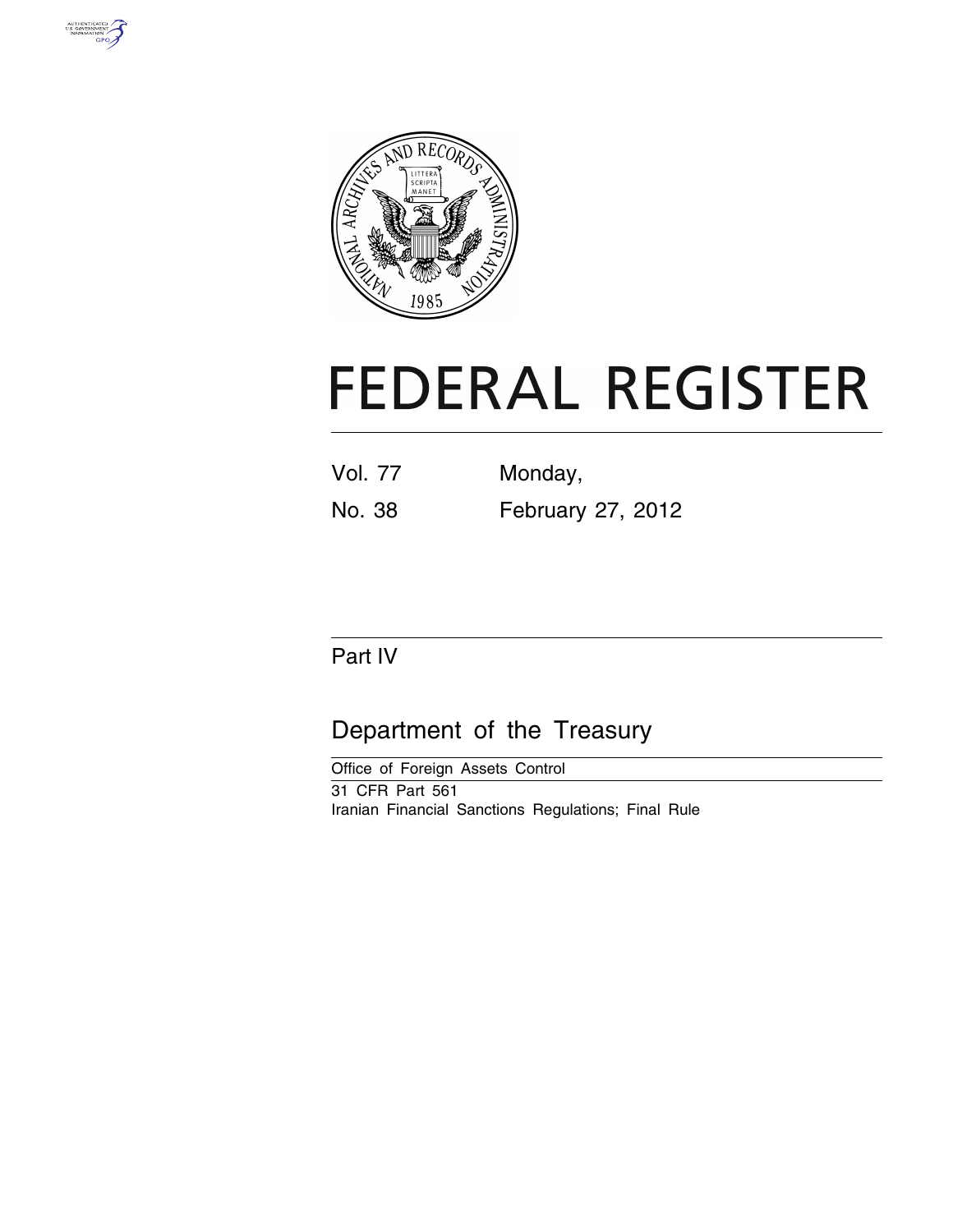# **DEPARTMENT OF THE TREASURY**

# **Office of Foreign Assets Control**

# **31 CFR Part 561**

# **Iranian Financial Sanctions Regulations**

**AGENCY:** Office of Foreign Assets Control, Treasury. **ACTION:** Final rule.

**SUMMARY:** The Department of the Treasury's Office of Foreign Assets Control (''OFAC'') is amending the Iranian Financial Sanctions Regulations and reissuing them in their entirety, in order to implement section 1245(d) of the National Defense Authorization Act for Fiscal Year 2012, which provides for the imposition of sanctions with respect to the Central Bank of Iran and designated Iranian financial institutions. **DATES:** *Effective Date:* February 27, 2012.

# **FOR FURTHER INFORMATION CONTACT:**

Assistant Director for Sanctions Compliance & Evaluation, tel.: 202/622– 2490, Assistant Director for Licensing, tel.: 202/622–2480, Assistant Director for Policy, tel.: 202/622–4855, Office of Foreign Assets Control, or Chief Counsel (Foreign Assets Control), tel.: 202/622– 2410, Office of the General Counsel, Department of the Treasury (not toll free numbers).

# **SUPPLEMENTARY INFORMATION:**

# **Electronic and Facsimile Availability**

This document and additional information concerning OFAC are available from OFAC's Web site (*[www.treas.gov/ofac](http://www.treas.gov/ofac)*). Certain general information pertaining to OFAC's sanctions programs also is available via facsimile through a 24-hour fax-ondemand service, tel.: 202/622–0077.

# **Background**

On July 1, 2010, the President signed into law the Comprehensive Iran Sanctions, Accountability, and Divestment Act of 2010 (Pub. L. 111– 195) (22 U.S.C. 8501–8551) (''CISADA''). Subsection 104(c) of CISADA required the Secretary of the Treasury, not later than 90 days after the date of CISADA's enactment, to prescribe regulations to prohibit, or impose strict conditions on, the opening or maintaining in the United States of a correspondent account or a payablethrough account for a foreign financial institution that the Secretary finds knowingly engages in specified sanctionable activities, subject to certain waiver authorities provided to the Secretary in subsection 104(f) of

CISADA. Subsection 104(d) of CISADA required the Secretary of the Treasury, not later than 90 days after the date of CISADA's enactment, to prescribe regulations to prohibit any person owned or controlled by a U.S. financial institution from knowingly engaging in transactions with or benefitting Iran's Islamic Revolutionary Guard Corps (''IRGC'') or any of its agents or affiliates whose property and interests in property are blocked pursuant to the International Emergency Economic Powers Act (50 U.S.C. 1701 *et seq.*) (''IEEPA''). On August 16, 2010, the Department of the Treasury's Office of Foreign Assets Control (''OFAC'') published the Iranian Financial Sanctions Regulations, 31 CFR Part 561 (the ''IFSR''), to implement subsections 104(c) and (d) and other related provisions of CISADA (75 FR 49836).

On September 28, 2010, the President issued Executive Order 13553 (75 FR 60567, October 1, 2010) (''E.O. 13553''), invoking the authority of, *inter alia*, IEEPA and CISADA, and in order to take additional steps with respect to the national emergency declared in Executive Order 12957 of March 15, 1995, with respect to Iran.

Section 8 of E.O. 13553 authorizes the Secretary of the Treasury, in consultation with the Secretary of State, to take such actions, including the promulgation of rules and regulations, and to employ all powers granted to the President by IEEPA, as may be necessary to carry out section 104 of CISADA. In addition, section 8 of E.O. 13553 authorizes the Secretary of the Treasury to redelegate these functions to other officers and agencies of the United States Government consistent with applicable law. E.O. 13553 thereby provided IEEPA authority for the IFSR.

On December 31, 2011, the President signed into law the National Defense Authorization Act for Fiscal Year 2012 (Pub. L. 112–81) (''NDAA''). Section 1245(d)(1) of the NDAA requires the President to prohibit the opening, and prohibit or impose strict conditions on the maintaining, in the United States of a correspondent account or a payablethrough account by a foreign financial institution that the President determines has knowingly conducted or facilitated any significant financial transaction with the Central Bank of Iran or another Iranian financial institution designated by the Secretary of the Treasury pursuant to IEEPA. Pursuant to section 1245(d)(2), a foreign financial institution conducting or facilitating a transaction for the sale of food, medicine, or medical devices to Iran will not be subject to sanctions under the NDAA for such transactions.

For a private foreign financial institution, section 1245(d)(1) of the NDAA calls for sanctions beginning 60 days after the date of enactment of the NDAA for transactions other than those for the purchase of petroleum or petroleum products from Iran. For transactions by a private foreign financial institution for the purchase of petroleum or petroleum products from Iran, section  $1245(d)(4)(C)$  calls for sanctions pursuant to section 1245(d)(1) beginning 180 days after the date of enactment of the NDAA (or later, as further described below). For a foreign financial institution owned or controlled by the government of a foreign country, including the central bank of a foreign country, section 1245(d)(3) calls for sanctions pursuant to section  $1245(d)(1)$  beginning 180 days after the date of enactment of the NDAA (or later, as further described below) and only for transactions for the sale or purchase of petroleum or petroleum products to or from Iran.

For all foreign financial institutions, section 1245(d)(4)(C) of the NDAA provides that the sanctions in section  $1245(d)(1)$  shall apply for transactions for the purchase of petroleum or petroleum products from Iran only if the President makes required periodic determinations that there is sufficient supply of petroleum and petroleum products from countries other than Iran to permit a significant reduction in the volume of petroleum and petroleum products purchased from Iran by or through foreign financial institutions.

Section 1245(d)(4)(D) of the NDAA provides for an exception to the imposition of sanctions on any foreign financial institution if the President determines and periodically reports to Congress that the country with primary jurisdiction over that foreign financial institution has significantly reduced its volume of crude oil purchases from Iran during a specified period of time preceding the report.

Pursuant to section 1245(d)(5) of the NDAA, the President may waive the imposition of sanctions in section 1245(d)(1) for a period of not more than 120 days, and may renew that waiver for additional periods of not more than 120 days, provided the President determines that such a waiver is in the national security interest of the United States and submits a report to Congress providing justification for the waiver and that includes any concrete cooperation that the President has received or expects to receive as a result of the waiver.

Finally, section 1245(g) of the NDAA provides that the President may exercise all authorities under sections 203 and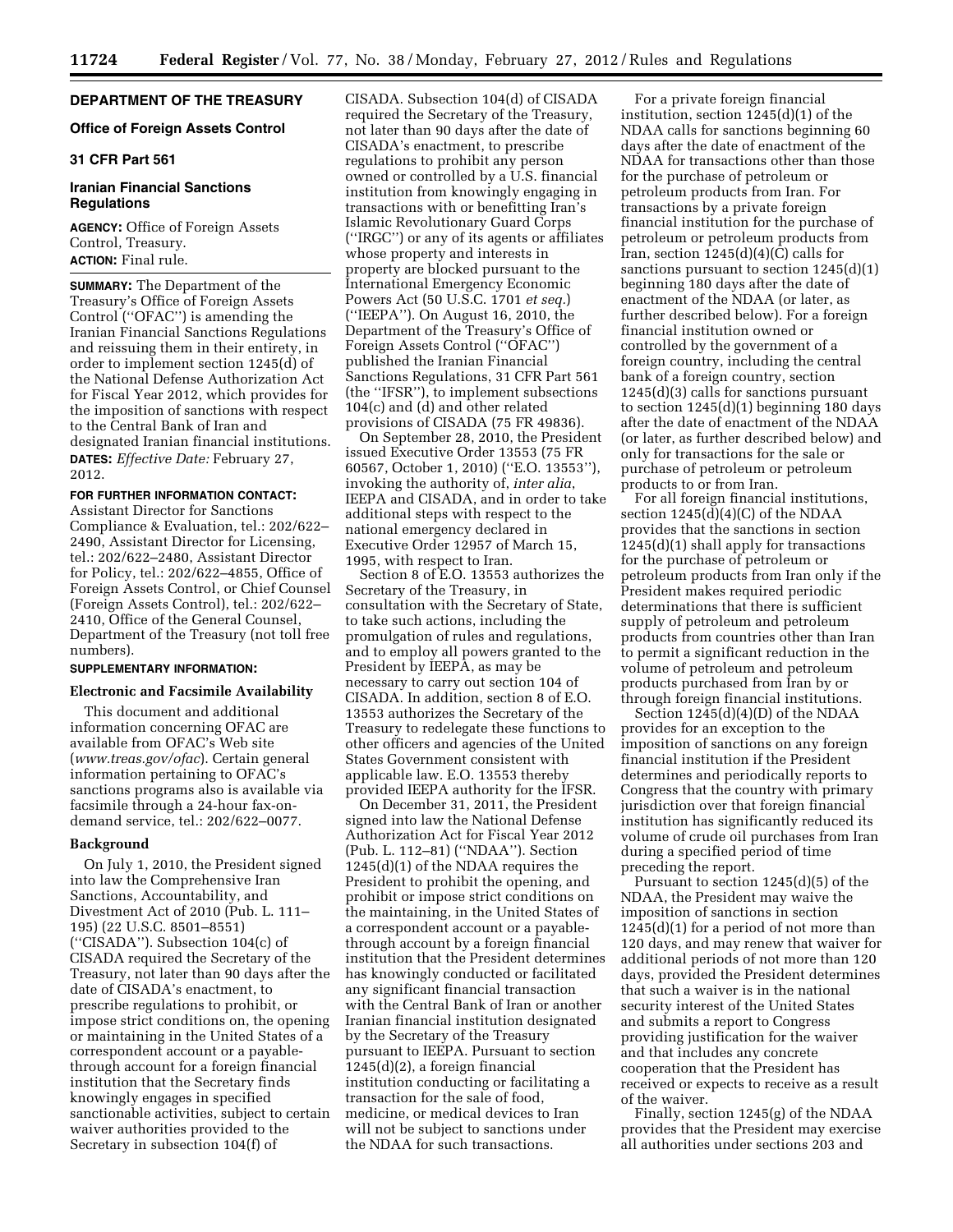205 of IEEPA and may impose the penalties provided in section 206(b) and (c) of IEEPA to implement and enforce section 1245 of the NDAA.

Section 1245(d) of the NDAA does not repeal or amend section 104(c) of CISADA. Though section 1245(d) of the NDAA imposes sanctions on foreign financial institutions similar to the financial sanctions under CISADA and the IFSR prior to this regulatory amendment (i.e., prohibiting and/or imposing strict conditions on opening or maintaining correspondent accounts or payable-through accounts in the United States), there are differences in the underlying financial transactions that serve as the trigger for the imposition of sanctions. Therefore, section 1245(d) of the NDAA and section 104(c) of CISADA, as implemented, respectively, by new § 561.203 and by § 561.201 of the IFSR, are separate from, and independent of, each other.

On February 5, 2012, the President, invoking the authority of, *inter alia,*  IEEPA and section 1245 of the NDAA, issued Executive Order 13599 (''Blocking Property of the Government of Iran and Iranian Financial Institutions'') (''E.O. 13599''), in order to take additional steps with respect to the national emergency declared in Executive Order 12957 of March 15, 1995, with respect to Iran, particularly in light of the deceptive practices of the Central Bank of Iran and other Iranian banks to conceal transactions of sanctioned parties, the deficiencies in Iran's anti-money laundering regime and the weaknesses in its implementation, and the continuing and unacceptable risk posed to the international financial system by Iran's activities.

Section 1 of E.O. 13599 blocks all property and interests in property that are in the United States, that come within the United States, or that are or come within the possession or control of any United States person, including any overseas branch, of the Government of Iran (including the Central Bank of Iran), any Iranian financial institution, and any person determined by the Secretary of the Treasury, in consultation with the Secretary of State, to be owned or controlled by, or to have acted or purported to act for or on behalf of, directly or indirectly, any person whose property and interests in property are blocked pursuant to E.O. 13599. The property and interests in property of the persons described above may not be transferred, paid, exported, withdrawn, or otherwise dealt in.

In addition, Section 10 of E.O. 13599 delegates to the Secretary of the

Treasury, in consultation with the Secretary of State, the authority to exercise the relevant functions and authorities conferred upon the President by sections  $1245(d)(1)(A)$  and  $(g)(1)$  of the NDAA.

Today, OFAC is amending the IFSR to accomplish several purposes. First, OFAC is amending the IFSR to implement section 1245(d) and other related provisions of section 1245 of the NDAA. Section 561.203 of the IFSR adds the prohibitions and exceptions set forth in section 1245(d) of the NDAA. Sections 561.318 through 561.327 of the IFSR define new key terms used in § 561.203 of the IFSR, and §§ 561.406 and 561.407 of the IFSR contain new interpretive provisions regarding § 561.203 of the IFSR. In particular, §§ 561.318 and 561.319 of the IFSR define the terms *petroleum* and *petroleum products,* and § 561.327 of the IFSR defines the term *food, medicine, and medical devices.* Section 561.406 of the IFSR provides an interpretation of the phrase *country with primary jurisdiction over the foreign financial institution* for purposes of § 561.203 of the IFSR. An amended § 561.404 of the IFSR sets forth the types of factors that, as a general matter, the Secretary of the Treasury will consider in determining whether a transaction is significant, for purposes of both §§ 561.201 and 561.203 of the IFSR.

Second, to implement section 8 of E.O. 13553, OFAC is adding IEEPA to the authority citation for the IFSR. As a related change, OFAC is amending § 561.802 of the IFSR to add a delegation of IEEPA authorities to the Director of OFAC or any other person to whom the Secretary of the Treasury has delegated authority to act. With the amendments to the authority citation and § 561.802 of the IFSR, OFAC is clarifying that it may exercise the same IEEPA authorities that are used in OFAC's other IEEPA-based sanctions programs—in addition to authorities under section 104 of CISADA—to investigate, regulate, or prohibit transactions under the IFSR.

Third, OFAC is amending § 561.201 of the IFSR to remove references to Appendix A to Part 561 throughout the section. Section 561.201 provided that if, upon a finding by the Secretary of the Treasury that a foreign financial institution knowingly engaged in one or more of the sanctionable activities set forth in paragraph (a) of § 561.201, the Secretary decided to prohibit a U.S. financial institution from opening or maintaining a correspondent account or a payable-through account in the United States for that foreign financial institution, the name of that foreign

financial institution would be added to Appendix A to Part 561. Today's amendment removes the references to Appendix A throughout § 561.201 and instead provides that the names of the foreign financial institutions sanctioned under either § 561.201 or § 561.203 will be added to the List of Foreign Financial Institutions Subject to Part 561 (the ''Part 561 List''), which is a new list to be maintained on the Office of Foreign Assets Control's Web site (*[www.treasury.gov/ofac](http://www.treasury.gov/ofac)*) on its Iran Sanctions page, and published in the **Federal Register**. This list also will state the prohibition or strict condition(s) that apply with respect to each sanctioned foreign financial institution. In addition, OFAC is making conforming amendments to § 561.504 of the IFSR to remove references to Appendix A throughout the section and substitute therefor references to the Part 561 List on OFAC's Web site, as described below. In a final related amendment, OFAC is removing Appendix A to Part 561, which had been reserved.

Fourth, OFAC is amending the IFSR to add a reporting requirement to the general license in § 561.504, which authorizes transactions related to closing a correspondent account or a payable-through account for a foreign financial institution. OFAC is also amending § 561.504 to make the general license and reporting requirement applicable when correspondent accounts or payable-through accounts for a foreign financial institution are required to be closed pursuant to new § 561.203, as well as § 561.201. As set forth in amended § 561.201 and new § 561.203 of the IFSR, if the Secretary of the Treasury decides to prohibit the opening or maintaining of correspondent accounts or payablethrough accounts in the United States for a foreign financial institution, the name of the foreign financial institution will be added to the Part 561 List. Amended paragraph (a) of § 561.504 authorizes transactions related to closing a correspondent account or a payable-through account for a foreign financial institution whose name is added to the Part 561 List during the 10 day period beginning on the effective date of the prohibition in § 561.201(c) or § 561.203(c). Under new paragraph (b) of § 561.504, a U.S. financial institution that maintained a correspondent account or a payable-through account for a foreign financial institution whose name is added to the Part 561 List on OFAC's Web site must file a report with OFAC that provides full details on the closing of each such account within 30 days of the closure of the account. The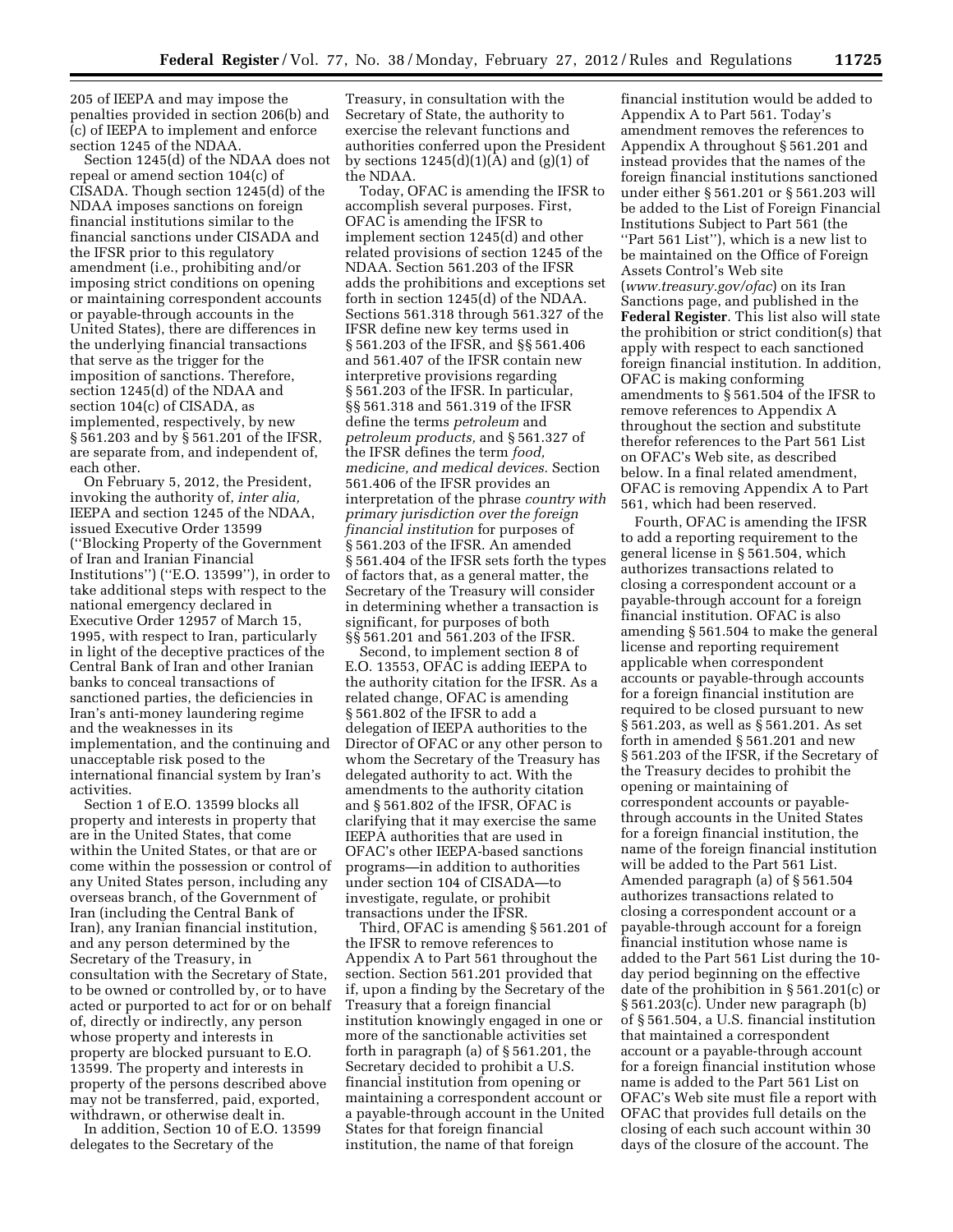report must include complete information on all transactions processed or executed in winding down and closing the account. Former paragraphs (b) and (c) of § 561.504 are being redesignated as paragraphs (c) and (d), respectively.

In connection with the new reporting requirement in  $\S 561.504(b)$ , OFAC also is amending § 561.901 of the IFSR to add a statement that the information collection in § 561.504(b) has been approved by the Office of Management and Budget (''OMB'') and assigned control number 1505–0243 (*see*  discussion under Paperwork Reduction Act, below).

Finally, OFAC is amending §§ 561.702(b)(3) and 561.802 of the IFSR to make technical changes or corrections.

# **Public Participation and Paperwork Reduction Act**

Because the IFSR involve a foreign affairs function, the provisions of Executive Order 12866 and the Administrative Procedure Act (5 U.S.C. 553) requiring notice of proposed rulemaking, opportunity for public participation, and delay in effective date are inapplicable. Because no notice of proposed rulemaking is required for this rule, the Regulatory Flexibility Act (5 U.S.C. 601–612) does not apply.

With respect to section  $2(44 \text{ U.S.C.})$ 3507) of the Paperwork Reduction Act of 1995 (44 U.S.C. 3501 *et seq.*), the collection of information in § 561.601 of the IFSR is made pursuant to OFAC's Reporting, Procedures and Penalties Regulations, 31 CFR part 501, and has been approved by OMB under control number 1505–0164. *See* 31 CFR 501.901. The collection of information in § 561.504(b) of the IFSR has been submitted to and approved by OMB pending public comment and has been assigned OMB control number 1505– 0243. Section 561.504(b) specifies that a U.S. financial institution that maintained a correspondent account or payable-through account for a foreign financial institution listed on the Part 561 List on OFAC's Web site (*[www.treasury.gov/ofac](http://www.treasury.gov/ofac)*) must file a report with OFAC that provides full details on the closing of each such account within 30 days of the closure of the account. This collection of information assists in verifying that U.S. financial institutions are complying with prohibitions on maintaining correspondent accounts or payablethrough accounts for foreign financial institutions listed on the Part 561 List, and the information collected will be used to further OFAC's compliance and enforcement functions.

With respect to all of the foregoing collections of information, an agency may not conduct or sponsor, and a person is not required to respond to, a collection of information, unless the collection of information displays a valid control number.

The likely respondents and recordkeepers affected by the new collection of information in § 561.504(b) are U.S. financial institutions operating correspondent accounts or payablethrough accounts for foreign financial institutions. Because this is a new collection of information, OFAC cannot predict the response rate for the § 561.504(b) reporting requirement at this time. For future submissions, OFAC will report retrospectively on the response rate during the previous reporting period.

The estimated average reporting/ recordkeeping burden is 2 hours per response.

Comments are invited on: (a) Whether this collection of information is necessary for the proper performance of the functions of the agency, including whether the information has practical utility; (b) the accuracy of the agency's estimate of the burden of the collection of information; (c) ways to enhance the quality, utility, and clarity of the information to be collected; (d) ways to minimize the burden of the collection of information on respondents, including through the use of automated collection techniques and other forms of information technology; and (e) the estimated capital or start-up costs of the operation, maintenance, and/or purchase of services to provide information.

Comments concerning the above information and the accuracy of these burden estimates, and suggestions for reducing this burden, should be directed to OMB, Attention: Desk Officer for the Department of the Treasury, Office of Information and Regulatory Affairs, Washington, DC 20503, with a copy to Chief of Records, Attention: Request for Comments, Office of Foreign Assets Control, Department of the Treasury, 1500 Pennsylvania Avenue NW., Washington, DC 20220. Any such comments should be submitted not later than April 27, 2012. All comments on the collection of information in § 561.504(b) will be a matter of public record.

#### **List of Subjects in 31 CFR Part 561**

Administrative practice and procedure, Banks, Banking, Brokers, Foreign trade, Investments, Loans, Securities, Iran.

For the reasons set forth in the preamble, the Department of the

Treasury's Office of Foreign Assets Control is revising part 561 of 31 CFR chapter V to read as follows:

# **PART 561—IRANIAN FINANCIAL SANCTIONS REGULATIONS**

# **Subpart A—Relation of This Part to Other Laws and Regulations**

Sec.

561.101 Relation of this part to other laws and regulations.

# **Subpart B—Prohibitions**

- 561.201 CISADA-based sanctions on certain foreign financial institutions.
- 561.202 Prohibitions on persons owned or controlled by U.S. financial institutions.
- 561.203 NDAA-based sanctions on certain foreign financial institutions.

#### **Subpart C—General Definitions**

- 
- 561.301 Effective date. UNSC Resolution 1737.
- 561.303 UNSC Resolution 1747.
- 561.304 UNSC Resolution 1803.<br>561.305 UNSC Resolution 1929
- 
- 561.305 UNSC Resolution 1929.<br>561.306 Correspondent account.
- 561.306 Correspondent account.<br>561.307 Pavable-through accoun
- 561.307 Payable-through account. Foreign financial institution.
- 561.309 U.S. financial institution.
- 561.310 Money laundering.
- 561.311
	-
- 561.312 Act of international terrorism.<br>561.313 Financial services.
- 561.313 Financial services.<br>561.314 Knowingly Knowingly.
- 
- 561.315 Person.
- 561.316 Entity. 561.317 Money service businesses.<br>561.318 Petroleum.
- Petroleum.
- 
- 561.319 Petroleum products.<br>561.320 Iranian financial insi Iranian financial institution.
- 
- 561.321 Government of Iran.<br>561.322 Entity owned or con 561.322 Entity owned or controlled by the Government of Iran.
- 561.323 Foreign financial institution owned or controlled by the government of a
- foreign country. 561.324 Designated Iranian financial institution.
- 561.325 Financial transaction.
- 561.326 Privately owned foreign financial institution.
- 561.327 Food, medicine, and medical devices.

#### **Subpart D—Interpretations**

- 561.401 Reference to amended sections.<br>561.402 Effect of amendment.
- Effect of amendment.
- 561.403 Facilitation of certain efforts, activities, or transactions by foreign financial institutions.
- 561.404 Significant transaction or transactions; significant financial services; significant financial transaction.
- 561.405 Entities owned by a person whose property and interests in property are blocked.
- 561.406 Country with primary jurisdiction over the foreign financial institution.
- 561.407 Conducting or facilitating a financial transaction with the Central Bank of Iran or a designated Iranian financial institution.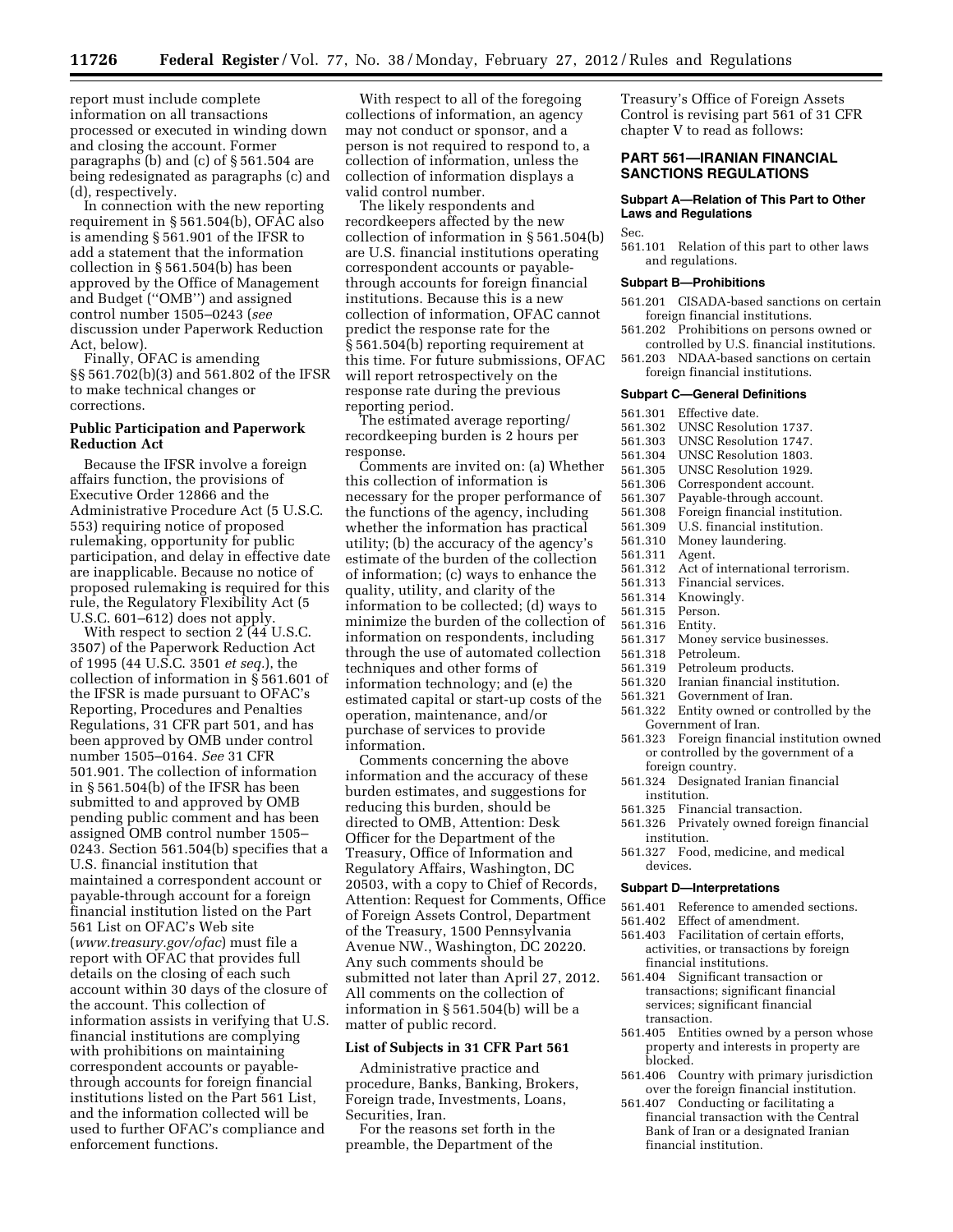#### **Subpart E—Licenses, Authorizations, and Statements of Licensing Policy**

- 561.501 General and specific licensing procedures.
- 561.502 Effect of license or authorization.
- 561.503 Exclusion from licenses.
- 561.504 Transactions related to closing a correspondent account or payablethrough account.

# **Subpart F—Reports**

561.601 Records and reports.

#### **Subpart G—Penalties**

#### 561.701 Penalties.

- 561.702 Pre-Penalty Notice; settlement.
- 561.703 Penalty imposition.
- 561.704 Administrative collection; referral to United States Department of Justice.

# **Subpart H—Procedures**

- 561.801 Procedures.
- 561.802 Delegation by the Secretary of the Treasury.

# 561.803 Consultations.

# **Subpart I—Paperwork Reduction Act**

561.901 Paperwork Reduction Act notice.

**Authority:** 3 U.S.C. 301; 31 U.S.C. 321(b); 50 U.S.C. 1601–1651, 1701–1706; Pub. L. 101–410, 104 Stat. 890 (28 U.S.C. 2461 note); Pub. L. 110–96, 121 Stat. 1011 (50 U.S.C. 1705 note); Pub. L. 111–195, 124 Stat. 1312 (22 U.S.C. 8501–8551); Pub. L. 112–81, 125 Stat. 1298; E.O. 12957, 60 FR 14615, 3 CFR, 1995 Comp., p. 332; E.O. 13553, 75 FR 60567, 3 CFR, 2010 Comp., p. 253; E.O. 13599, 77 FR 6659, February 8, 2012.

# **Subpart A—Relation of This Part to Other Laws and Regulations**

#### **§ 561.101 Relation of this part to other laws and regulations.**

This part is separate from, and independent of, the other parts of this chapter, with the exception of part 501 of this chapter, the recordkeeping and reporting requirements and license application and other procedures of which apply to this part. Actions taken pursuant to part 501 of this chapter with respect to the prohibitions contained in this part or the conditions imposed pursuant to this part are considered actions taken pursuant to this part. Differing foreign policy and national security circumstances may result in differing interpretations of similar language among the parts of this chapter. No license or authorization contained in or issued pursuant to those other parts authorizes any transaction prohibited by this part. No license or authorization contained in or issued pursuant to any other provision of law or regulation authorizes any transaction prohibited by this part. No license or authorization contained in or issued pursuant to this part relieves the involved parties from complying with any other applicable laws or regulations.

# **Subpart B—Prohibitions**

# **§ 561.201 CISADA-based sanctions on certain foreign financial institutions.**

Upon a finding by the Secretary of the Treasury that a foreign financial institution knowingly engages in one or more of the activities described in paragraphs (a)(1) through (5) of this section, consistent with the Secretary of the Treasury's authorities under the Comprehensive Iran Sanctions, Accountability, and Divestment Act of 2010 (Pub. L. 111–195) (22 U.S.C. 8501– 8551) (''CISADA''), either the Secretary of the Treasury will impose one or more strict conditions, as set forth in paragraph (b) of this section, on the opening or maintaining of a correspondent account or a payablethrough account in the United States for that foreign financial institution, or, as set forth in paragraph (c) of this section, the Secretary of the Treasury will prohibit a U.S. financial institution from opening or maintaining a correspondent account or a payable-through account in the United States for that foreign financial institution. The name of the foreign financial institution and the relevant prohibition or strict condition(s) will be added to the List of Foreign Financial Institutions Subject to Part 561 (the ''Part 561 List'') on the Office of Foreign Assets Control's Web site (*[www.treasury.gov/ofac](http://www.treasury.gov/ofac)*) on the Iran Sanctions page and published in the **Federal Register**.

(a) A foreign financial institution engages in an activity described in this paragraph if, in any location or currency, the foreign financial institution knowingly:

(1) Facilitates the efforts of the Government of Iran (including efforts of Iran's Islamic Revolutionary Guard Corps or any of its agents or affiliates)—

(i) To acquire or develop weapons of mass destruction or delivery systems for weapons of mass destruction; or

(ii) To provide support for organizations designated as foreign terrorist organizations under section 219(a) of the Immigration and Nationality Act (8 U.S.C. 1189(a)) or support for acts of international terrorism, as defined in § 561.312 of this part;

(2) Facilitates the activities of a person subject to financial sanctions pursuant to United Nations Security Council Resolutions 1737, 1747, 1803, or 1929, or any other resolution adopted by the Security Council that imposes sanctions with respect to Iran;

**Note to paragraph (a)(2) of § 561.201:**  Persons subject to financial sanctions pursuant to the United Nations Security Council resolutions listed in § 561.201(a)(2)

include individuals and entities listed in the Annex to UNSC Resolution 1737, Annex I of UNSC Resolution 1747, Annexes I and III of UNSC Resolution 1803, and Annexes I, II, and III of UNSC Resolution 1929; and individuals and entities designated by the Security Council or by the Committee established pursuant to UNSC Resolution 1737 (the ''Committee'') as being engaged in, directly associated with or providing support for Iran's proliferation sensitive nuclear activities, or the development of nuclear weapon delivery systems; and individuals and entities acting on behalf of or at the direction of those so listed or designated; and entities owned or controlled by those so listed or designated; and individuals and entities determined by the Security Council or the Committee to have assisted listed or designated individuals or entities in evading sanctions of, or in violating the provisions of, UNSC Resolutions 1737, 1747, 1803, or 1929.

(3) Engages in money laundering to carry out an activity described in paragraphs (a)(1) or (2) of this section;

(4) Facilitates efforts by the Central Bank of Iran or any other Iranian financial institution to carry out an activity described in paragraphs (a)(1) or (2) of this section; or

(5) Facilitates a significant transaction or transactions or provides significant financial services for—

(i) Iran's Islamic Revolutionary Guard Corps or any of its agents or affiliates whose property and interests in property are blocked pursuant to the International Emergency Economic Powers Act (50 U.S.C. 1701 *et seq.*) (''IEEPA''); or

(ii) A financial institution whose property and interests in property are blocked pursuant to parts 544 or 594 of this chapter in connection with Iran's proliferation of weapons of mass destruction or delivery systems for weapons of mass destruction or Iran's support for international terrorism.

**Note to paragraph (a)(5) of § 561.201:** The names of persons whose property and interests in property are blocked pursuant to IEEPA are published in the **Federal Register**  and incorporated into the Office of Foreign Assets Control's Specially Designated Nationals and Blocked Persons List (the ''SDN List''). The SDN List is accessible through the following page on the Office of Foreign Assets Control's Web site: *[www.treasury.gov/sdn.](http://www.treasury.gov/sdn)* Additional information pertaining to the SDN List can be found in appendix A to this chapter. Agents or affiliates of Iran's Islamic Revolutionary Guard Corps (''IRGC'') whose property and interests in property are blocked pursuant to IEEPA are identified by a special reference to the ''IRGC'' at the end of their entries on the SDN List, in addition to the reference to the regulatory part of this chapter pursuant to which their property and interests in property are blocked. For example, an affiliate of the IRGC whose property and interests in property are blocked pursuant to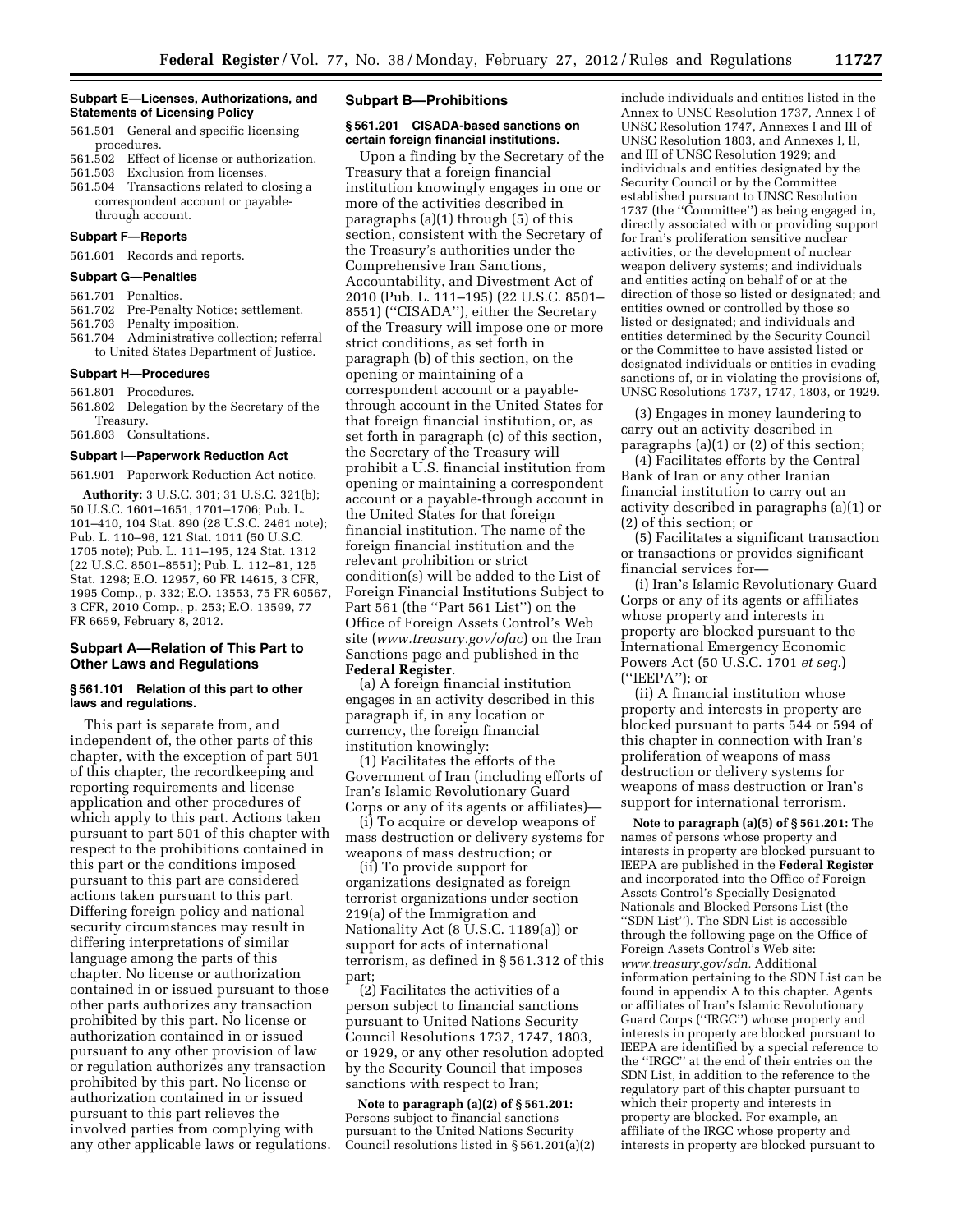the Weapons of Mass Destruction Proliferators Sanctions Regulations, 31 CFR part 544, will have the tag ''[NPWMD] [IRGC]'' at the end of its entry on the SDN List. Financial institutions whose property and interests in property are blocked pursuant to parts 544 or 594 of this chapter in connection with Iran's proliferation of weapons of mass destruction or delivery systems for weapons of mass destruction or Iran's support for international terrorism also are identified by the tag ''[IFSR]'' in addition to the tag referencing part 544 or part 594, as the case may be, located at the end of their entries on the SDN List (e.g., [NPWMD] [IFSR] or [SDGT] [IFSR]). In addition, see § 561.405 concerning entities that may not be listed on the SDN List but whose property and interests in property are nevertheless blocked.

(b) The Secretary of the Treasury may impose one or more strict conditions on the opening or maintaining by a U.S. financial institution of a correspondent account or a payable-through account in the United States for a foreign financial institution that the Secretary finds engages in one or more of the activities described in paragraph (a) of this section. Except as otherwise authorized pursuant to this part, a U.S. financial institution shall not open or maintain a correspondent account or payablethrough account in the United States in a manner that is inconsistent with any strict condition imposed and in effect pursuant to this paragraph. Such conditions may include, but are not limited to, the following:

(1) Prohibiting or restricting any provision of trade finance through the correspondent account or payablethrough account of the foreign financial institution;

(2) Restricting the transactions that may be processed through the correspondent account or payablethrough account of the foreign financial institution to certain types of transactions, such as personal remittances;

(3) Placing monetary limits on, or limiting the volume of, the transactions that may be processed through the correspondent account or payablethrough account of the foreign financial institution;

(4) Requiring pre-approval from the U.S. financial institution for all transactions processed through the correspondent account or payablethrough account of the foreign financial institution; or

(5) Prohibiting or restricting the processing of foreign exchange transactions through the correspondent account or payable-through account of the foreign financial institution.

**Note to paragraph (b) of § 561.201:** The name of the foreign financial institution,

together with the actual strict condition or conditions to be imposed, will be added to the Part 561 List on the Office of Foreign Assets Control's Web site (*[www.treasury.gov/](http://www.treasury.gov/ofac)  [ofac](http://www.treasury.gov/ofac)*) on the Iran Sanctions page, and published in the **Federal Register**.

(c) If the Secretary of the Treasury does not impose one or more strict conditions, pursuant to paragraph (b) of this section, on the opening or maintaining of a correspondent account or a payable-through account in the United States for a foreign financial institution that the Secretary finds engages in one or more of the activities described in paragraph (a) of this section, the Secretary, consistent with CISADA, will prohibit the opening or maintaining by a U.S. financial institution of a correspondent account or a payable-through account in the United States for that foreign financial institution. Except as otherwise authorized pursuant to this part, a U.S. financial institution shall not open or maintain a correspondent account or a payable-through account in the United States for a foreign financial institution for which the opening or maintaining of such an account is prohibited pursuant to this paragraph.

**Note to paragraph (c) of § 561.201:** The names of foreign financial institutions for which the opening or maintaining of a correspondent account or a payable-through account in the United States is prohibited will be listed on the Part 561 List on the Office of Foreign Assets Control's Web site (*[www.treasury.gov/ofac](http://www.treasury.gov/ofac)*) on the Iran Sanctions page, and published in the **Federal Register**.

**Note to § 561.201:** The Part 561 List will specify whether U.S. financial institutions are required to:

(1) Impose strict conditions on the opening or maintaining of a correspondent account or a payable-through account for a particular foreign financial institution pursuant to paragraph (b) of this section;

(2) Prohibit the opening or maintaining of a correspondent account or a payablethrough account for a particular foreign financial institution pursuant to paragraph (c) of this section;

(3) Prohibit the opening or maintaining of a correspondent account or a payablethrough account for a particular foreign financial institution pursuant to § 561.203(a)(1) and (a)(2)(i); or

(4) Prohibit the opening of a correspondent account or a payable-through account and impose strict conditions on maintaining a preexisting correspondent account or a payable-through account for a particular foreign financial institution pursuant to § 561.203(a)(1) and (a)(2)(ii). Where applicable, the Part 561 List also will specify the strict condition or conditions to be imposed on the correspondent account or the payable-through account.

#### **§ 561.202 Prohibitions on persons owned or controlled by U.S. financial institutions.**

Except as otherwise authorized pursuant to this part, any person that is owned or controlled by a U.S. financial institution is prohibited from knowingly engaging in any transaction with or benefitting Iran's Islamic Revolutionary Guard Corps or any of its agents or affiliates whose property and interests in property are blocked pursuant to the International Emergency Economic Powers Act (50 U.S.C. 1701 *et seq.*) (''IEEPA'').

**Note 1 to § 561.202:** The names of persons whose property and interests in property are blocked pursuant to IEEPA are published in the **Federal Register** and incorporated into the Office of Foreign Assets Control's Specially Designated Nationals and Blocked Persons List (the ''SDN List''). The SDN List is accessible through the following page on the Office of Foreign Assets Control's Web site: *[www.treasury.gov/sdn.](http://www.treasury.gov/sdn)* Additional information pertaining to the SDN List can be found in appendix A to this chapter. Agents or affiliates of Iran's Islamic Revolutionary Guard Corps (''IRGC'') whose property and interests in property are blocked pursuant to IEEPA are identified by a special reference to the ''IRGC'' at the end of their entries on the SDN List, in addition to the reference to the regulatory part of this chapter pursuant to which their property and interests in property are blocked. For example, an affiliate of the IRGC whose property and interests in property are blocked pursuant to the Weapons of Mass Destruction Proliferators Sanctions Regulations, 31 CFR part 544, will have the tag ''[NPWMD] [IRGC]'' at the end of its entry on the SDN List. In addition, see § 561.405 concerning entities that may not be listed on the SDN List but whose property and interests in property are nevertheless blocked.

**Note 2 to § 561.202:** A U.S. financial institution is subject to the civil penalties provided for in section 206(b) of IEEPA if any person that it owns or controls violates the prohibition set forth in this section and the U.S. financial institution knew or should have known of such violation. *See*  § 561.701(a)(2).

# **§ 561.203 NDAA-based sanctions on certain foreign financial institutions.**

(a) *Imposition of sanctions.* Subject to the limitations, exceptions, and conditions set forth in paragraphs (d) through (h) of this section, upon a determination by the Secretary of the Treasury that a foreign financial institution has knowingly conducted or facilitated any significant financial transaction with the Central Bank of Iran or a designated Iranian financial institution, consistent with section 1245 of the National Defense Authorization Act for Fiscal Year 2012 (Pub. L. 112– 81), the Secretary of the Treasury: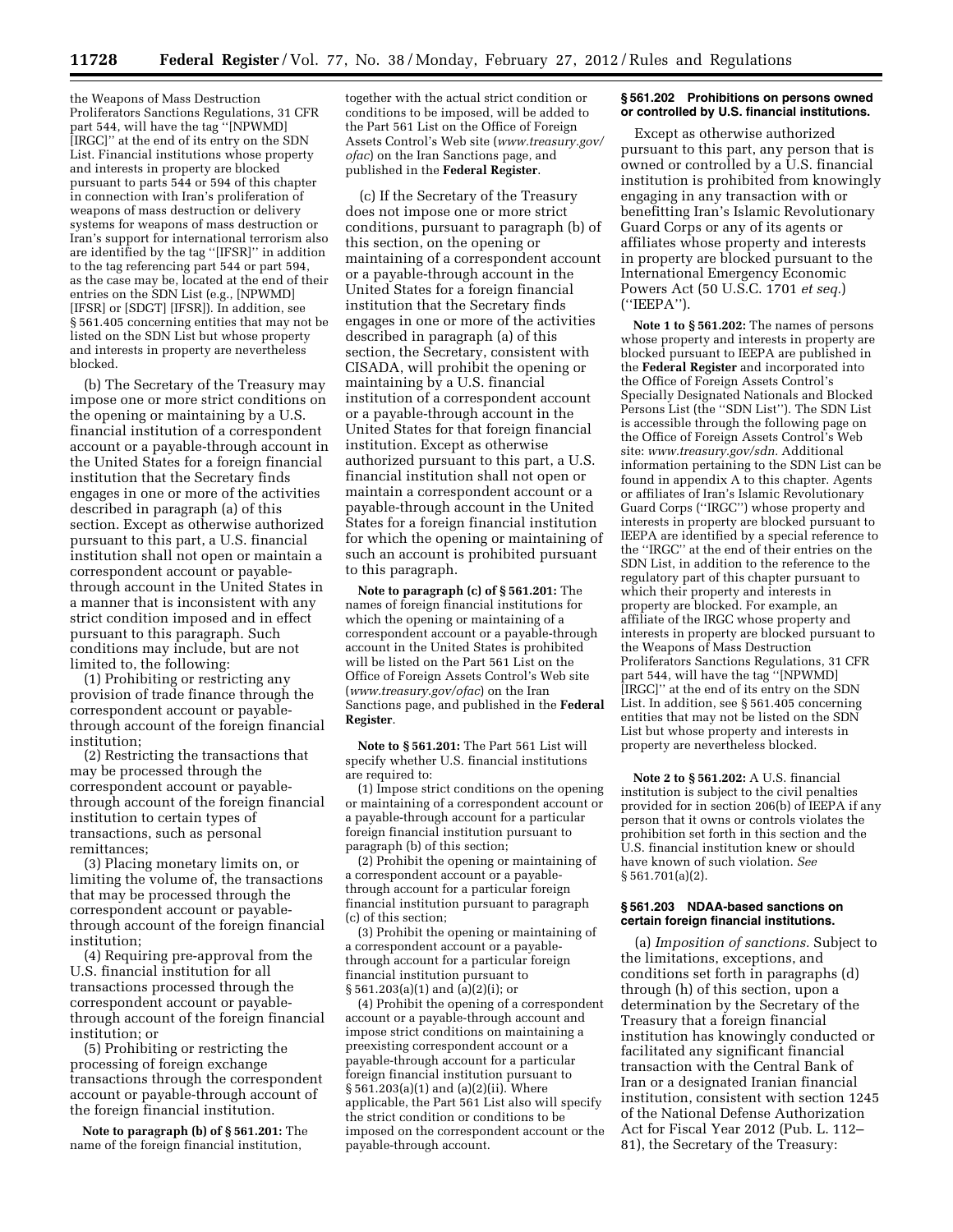(1) Will prohibit U.S. financial institutions from opening a correspondent account or a payablethrough account in the United States for the foreign financial institution with respect to which the determination has been made; and either

(2)(i) Will prohibit U.S. financial institutions from maintaining a correspondent account or a payablethrough account in the United States for the foreign financial institution with respect to which the determination has been made; or

(ii) Will impose one or more strict conditions on the maintaining of any correspondent account or payablethrough account that had been opened in the United States for the foreign financial institution prior to the Secretary of the Treasury's determination with respect to the foreign financial institution.

**Note 1 to paragraph (a) of § 561.203:** The names of *designated Iranian financial institutions* are identified on the Specially Designated Nationals and Blocked Persons List (the ''SDN List'') on the Office of Foreign Assets Control's Web site with the tag ''[NDAA]'' at the end of their entries, in addition to the reference to the regulatory part of this chapter pursuant to which their property and interests in property are blocked. The SDN List is accessible through the following page on the Office of Foreign Assets Control's Web site: *[www.treasury.gov/](http://www.treasury.gov/sdn)  [sdn.](http://www.treasury.gov/sdn)* 

**Note 2 to paragraph (a) of § 561.203:** The name of any foreign financial institution with respect to which a determination has been made pursuant to this paragraph (a), along with the relevant sanctions to be imposed (prohibition(s) and/or strict condition(s)), will be added to the List of Foreign Financial Institutions Subject to Part 561 (the ''Part 561 List''), which is maintained on the Office of Foreign Assets Control's Web site (*[www.treasury.gov/ofac](http://www.treasury.gov/ofac)*) on the Iran Sanctions page, and published in the **Federal Register**.

(b) *Strict conditions.* The strict conditions that might be imposed on the maintaining of a pre-existing correspondent account or payablethrough account for a foreign financial institution pursuant to paragraph (a)(2)(ii) of this section include, but are not limited to, the following:

(1) Prohibiting or restricting any provision of trade finance through the correspondent account or payablethrough account of the foreign financial institution;

(2) Restricting the transactions that may be processed through the correspondent account or payablethrough account of the foreign financial institution to certain types of transactions, such as personal remittances;

(3) Placing monetary limits on, or limiting the volume of, the transactions that may be processed through the correspondent account or payablethrough account of the foreign financial institution;

(4) Requiring pre-approval from the U.S. financial institution for all transactions processed through the correspondent account or payablethrough account of the foreign financial institution; or

(5) Prohibiting or restricting the processing of foreign exchange transactions through the correspondent account or payable-through account of the foreign financial institution.

(c) *Prohibitions.* (1) Except as otherwise authorized pursuant to this part, a U.S. financial institution shall not open a correspondent account or payable-through account in the United States for a foreign financial institution for which the opening of such an account is prohibited pursuant to paragraph (a)(1) of this section.

(2) Except as otherwise authorized pursuant to this part, a U.S. financial institution shall not maintain a correspondent account or payablethrough account in the United States for a foreign financial institution for which the maintaining of such an account is prohibited pursuant to paragraph (a)(2)(i) of this section.

(3) Except as otherwise authorized pursuant to this part, a U.S. financial institution shall not maintain a correspondent account or payablethrough account in the United States for a foreign financial institution in a manner that is inconsistent with any strict condition imposed and in effect pursuant to paragraph (a)(2)(ii) of this section.

(d) *Privately owned foreign financial institutions.* (1) Subject to the exceptions set forth in paragraphs (f) and (h) of this section, sanctions may be imposed pursuant to paragraph (a) of this section beginning on February 29, 2012, with respect to any significant financial transaction conducted or facilitated by a privately owned foreign financial institution that is not for the purchase of petroleum or petroleum products from Iran.

(2) Subject to the exceptions and conditions set forth in paragraphs (g) and (h) of this section, sanctions may be imposed pursuant to paragraph (a) of this section with respect to any significant financial transaction conducted or facilitated by a privately owned foreign financial institution on or after June 28, 2012, for the purchase of petroleum or petroleum products from Iran.

(e) *Government-owned or -controlled foreign financial institutions, including foreign central banks.* Subject to the exceptions and conditions set forth in paragraphs (g) and (h) of this section, sanctions may be imposed pursuant to paragraph (a) of this section on a foreign financial institution owned or controlled by the government of a foreign country, including a central bank of a foreign country, only insofar as it engages in a significant financial transaction on or after June 28, 2012, for the sale or purchase of petroleum or petroleum products to or from Iran.

(f) Sanctions will not be imposed under paragraph (a) of this section with respect to any foreign financial institution for conducting or facilitating a transaction for the sale of food, medicine, or medical devices to Iran.

(g) The Secretary of the Treasury may impose sanctions pursuant to paragraph (a) of this section with respect to any significant financial transaction conducted or facilitated by a foreign financial institution on or after June 28, 2012, for the purchase of petroleum or petroleum products from Iran only if the President determines, not later than March 30, 2012, and every 180 days thereafter, that there is a sufficient supply of petroleum and petroleum products from countries other than Iran to permit a significant reduction in the volume of petroleum and petroleum products purchased from Iran by or through foreign financial institutions. Such successive sufficiency determinations by the President shall render subject to sanctions under paragraph (a) of this section those financial transactions conducted or facilitated by a foreign financial institution for the purchase of petroleum or petroleum products from Iran during each successive 180-day period beginning 90 days after the President's determination.

**Note to paragraph (g) of § 561.203:** Under Section 1245(d)(4)(B) of the NDAA, the President is to make a determination, not later than March 30, 2012, and every 180 days thereafter, of whether the price and supply of petroleum and petroleum products produced in countries other than Iran is sufficient to permit purchasers of petroleum and petroleum products from Iran to reduce significantly in volume their purchases from Iran. This determination is to be based on reports on the availability and price of petroleum and petroleum products produced in countries other than Iran that, pursuant to section 1245(d)(4)(A) of the NDAA, the Administrator of the Energy Information Administration, in consultation with the Secretary of the Treasury, the Secretary of State, and the Director of National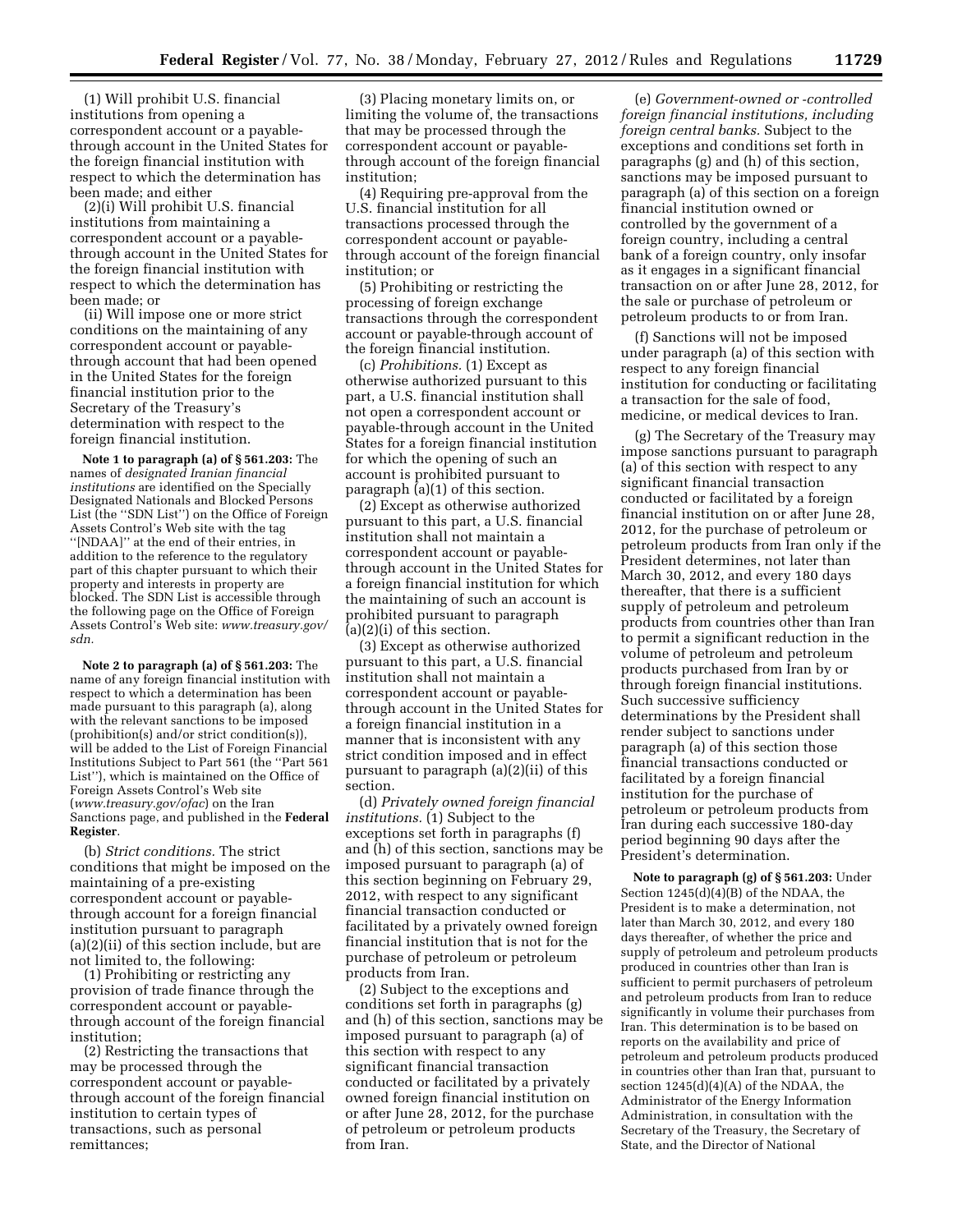Intelligence, is to submit to Congress beginning not later than February 29, 2012, and every 60 days thereafter.

(h) Sanctions will not be imposed under paragraph (a) of this section on a foreign financial institution if the Secretary of State determines and reports to Congress not later than 90 days after the date on which the President makes the initial determination referenced in paragraph (g) of this section, and every 180 days thereafter, that the country with primary jurisdiction over the foreign financial institution has significantly reduced its volume of crude oil purchases from Iran during the period prior to the initial determination, and during successive 180-day periods.

**Note to § 561.203:** The sanctions regime described in § 561.203 is separate from the sanctions regime described in § 561.201 and applies in addition to, and independently of, the sanctions regime imposed under § 561.201.

# **Subpart C—General Definitions**

# **§ 561.301 Effective date.**

(a) The effective date of a prohibition or condition imposed pursuant to § 561.201 or § 561.203 on the opening or maintaining of a correspondent account or a payable-through account in the United States by a U.S. financial institution for a particular foreign financial institution is the earlier of the date the U.S. financial institution receives actual or constructive notice of such prohibition or condition.

(b) The effective date of the prohibition contained in § 561.202 with respect to Iran's Islamic Revolutionary Guard Corps and any of its agents or affiliates whose property and interests in property are blocked as of August 16, 2010, is August 16, 2010.

(c) The effective date of the prohibition contained in § 561.202 with respect to an agent or affiliate of Iran's Islamic Revolutionary Guard Corps whose property and interests in property become blocked after August 16, 2010, is the earlier of the date of actual or constructive notice that such person's property and interests in property are blocked.

# **§ 561.302 UNSC Resolution 1737.**

The term *UNSC Resolution 1737*  means United Nations Security Council Resolution 1737, adopted December 23, 2006.

# **§ 561.303 UNSC Resolution 1747.**

The term *UNSC Resolution 1747*  means United Nations Security Council Resolution 1747, adopted March 24, 2007.

# **§ 561.304 UNSC Resolution 1803.**

The term *UNSC Resolution 1803*  means United Nations Security Council Resolution 1803, adopted March 3, 2008.

# **§ 561.305 UNSC Resolution 1929.**

The term *UNSC Resolution 1929*  means United Nations Security Council Resolution 1929, adopted June 9, 2010.

#### **§ 561.306 Correspondent account.**

The term *correspondent account*  means an account established by a U.S. financial institution for a foreign financial institution to receive deposits from, or to make payments on behalf of, the foreign financial institution, or to handle other financial transactions related to such foreign financial institution.

# **§ 561.307 Payable-through account.**

The term *payable-through account*  means a correspondent account maintained by a U.S. financial institution for a foreign financial institution by means of which the foreign financial institution permits its customers to engage, either directly or through a subaccount, in banking activities usual in connection with the business of banking in the United States.

# **§ 561.308 Foreign financial institution.**

The term *foreign financial institution*  means any foreign entity that is engaged in the business of accepting deposits, making, granting, transferring, holding, or brokering loans or credits, or purchasing or selling foreign exchange, securities, commodity futures or options, or procuring purchasers and sellers thereof, as principal or agent. It includes but is not limited to depository institutions, banks, savings banks, money service businesses, trust companies, securities brokers and dealers, commodity futures and options brokers and dealers, forward contract and foreign exchange merchants, securities and commodities exchanges, clearing corporations, investment companies, employee benefit plans, and holding companies, affiliates, or subsidiaries of any of the foregoing. The term does not include the international financial institutions identified in 22 U.S.C. 262r(c)(2), the International Fund for Agricultural Development, the North American Development Bank, or any other international financial institution so notified by the Office of Foreign Assets Control.

#### **§ 561.309 U.S. financial institution.**

The term *U.S. financial institution*  means any U.S. entity that is engaged in the business of accepting deposits,

making, granting, transferring, holding, or brokering loans or credits, or purchasing or selling foreign exchange, securities, commodity futures or options, or procuring purchasers and sellers thereof, as principal or agent. It includes but is not limited to depository institutions, banks, savings banks, money service businesses, trust companies, insurance companies, securities brokers and dealers, commodity futures and options brokers and dealers, forward contract and foreign exchange merchants, securities and commodities exchanges, clearing corporations, investment companies, employee benefit plans, and U.S. holding companies, U.S. affiliates, or U.S. subsidiaries of any of the foregoing. This term includes those branches, offices, and agencies of foreign financial institutions that are located in the United States, but not such institutions' foreign branches, offices, or agencies.

#### **§ 561.310 Money laundering.**

The term *money laundering* means engaging in deceptive practices to obscure the nature of transactions involving the movement of illicit cash or illicit cash equivalent proceeds into, out of, or through a country, or into, out of, or through a financial institution, such that the transactions are made to appear legitimate.

# **§ 561.311 Agent.**

The term *agent* includes an entity established by a person for purposes of conducting transactions on behalf of the person in order to conceal the identity of the person.

# **§ 561.312 Act of international terrorism.**

The term *act of international terrorism* has the same definition as that provided under section 14 of the Iran Sanctions Act of 1996 (50 U.S.C. 1701 note). As of February 27, 2012, the term *act of international terrorism* means an act which is violent or dangerous to human life and that is a violation of the criminal laws of the United States or of any state or that would be a criminal violation if committed within the jurisdiction of the United States or any state and which appears to be intended to intimidate or coerce a civilian population; to influence the policy of a government by intimidation or coercion; or to affect the conduct of a government by assassination or kidnapping.

# **§ 561.313 Financial services.**

The term *financial services* includes loans, transfers, accounts, insurance, investments, securities, guarantees, foreign exchange, letters of credit, and commodity futures or options.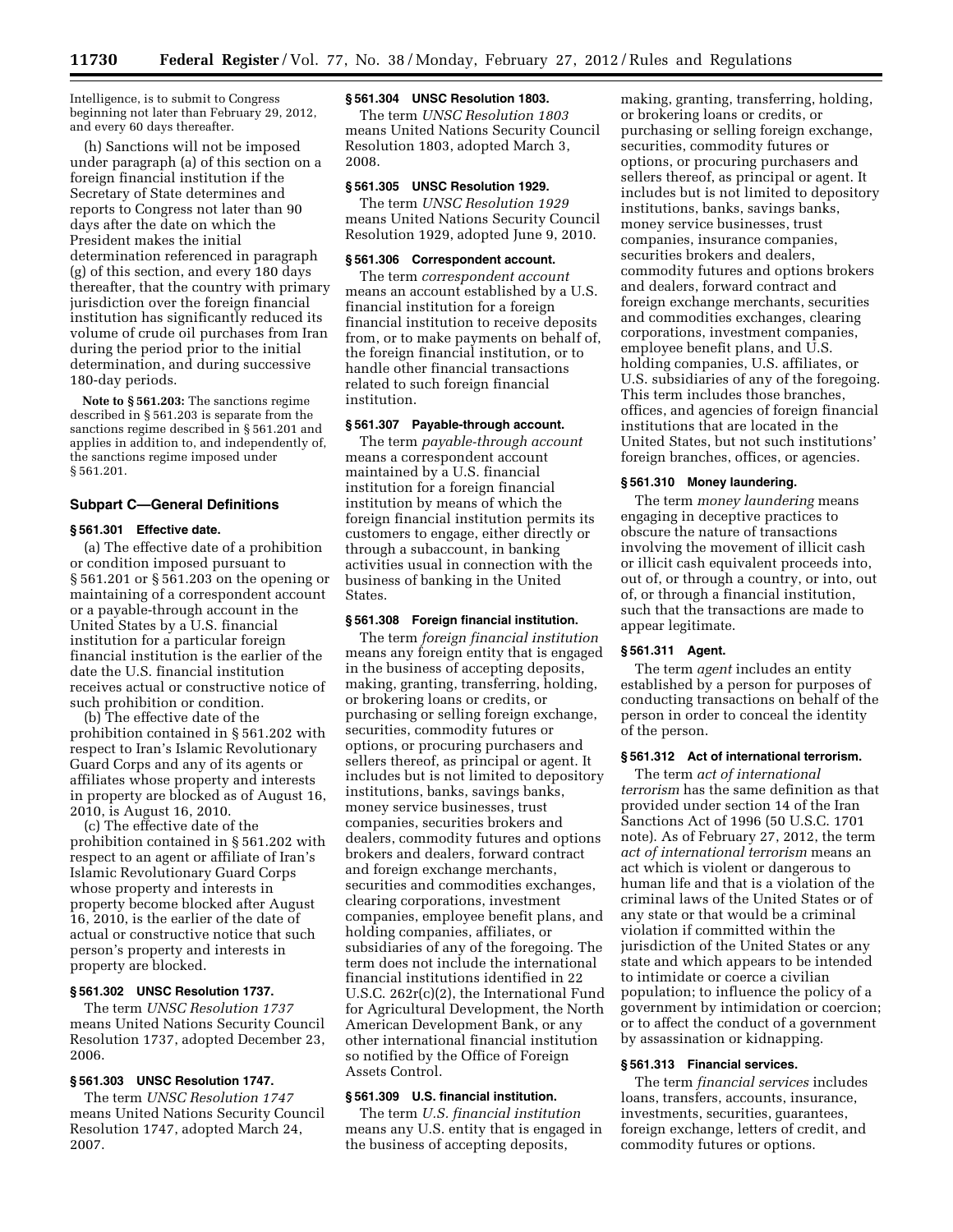#### **§ 561.314 Knowingly.**

The term *knowingly,* with respect to conduct, a circumstance, or a result, means that a person has actual knowledge, or should have known, of the conduct, the circumstance, or the result.

# **§ 561.315 Person.**

The term *person* means an individual or entity.

# **§ 561.316 Entity.**

The term *entity* means a partnership, association, trust, joint venture, corporation, or other organization.

# **§ 561.317 Money service businesses.**

The term *money service businesses*  means any agent, agency, branch, or office of any person doing business, whether or not on a regular basis or as an organized business concern, in one or more of the capacities listed in 31 CFR 103.11(uu)(1) through (5). The term does not include a bank or a person registered with, and regulated or examined by, the Securities and Exchange Commission or the Commodity Futures Trading Commission.

#### **§ 561.318 Petroleum.**

A mixture of hydrocarbons that exists in liquid phase in natural underground reservoirs and remains liquid at atmospheric pressure after passing through surface separating facilities. Also known as crude oil.

#### **§ 561.319 Petroleum products.**

The term *petroleum products*  includes unfinished oils, liquefied petroleum gases, pentanes plus, aviation gasoline, motor gasoline, naphtha-type jet fuel, kerosene-type jet fuel, kerosene, distillate fuel oil, residual fuel oil, petrochemical feedstocks, special naphthas, lubricants, waxes, petroleum coke, asphalt, road oil, still gas, and miscellaneous products obtained from the processing of crude oil (including lease condensate), natural gas, and other hydrocarbon compounds. The term does not include natural gas, liquefied natural gas, biofuels, methanol, and other non-petroleum fuels.

# **§ 561.320 Iranian financial institution.**

The term *Iranian financial institution*  means any entity (including foreign branches), wherever located, organized under the laws of Iran or any jurisdiction within Iran, or owned or controlled by the Government of Iran, or in Iran, or owned or controlled by any of the foregoing, that is engaged in the business of accepting deposits, making, granting, transferring, holding, or brokering loans or credits, or purchasing or selling foreign exchange, securities, commodity futures or options, or procuring purchasers and sellers thereof, as principal or agent. It includes but is not limited to depository institutions, banks, savings banks, money service businesses, trust companies, insurance companies, securities brokers and dealers, commodity futures and options brokers and dealers, forward contract and foreign exchange merchants, securities and commodities exchanges, clearing corporations, investment companies, employee benefit plans, and holding companies, affiliates, or subsidiaries of any of the foregoing.

# **§ 561.321 Government of Iran.**

The term *Government of Iran*  includes:

(a) The state and the Government of Iran, as well as any political subdivision, agency, or instrumentality thereof;

(b) Any entity owned or controlled directly or indirectly by the foregoing;

(c) Any person to the extent that such person is, or has been, or to the extent that there is reasonable cause to believe that such person is, or has been, acting or purporting to act directly or indirectly on behalf of any of the foregoing; and

(d) Any person or entity identified by the Secretary of the Treasury to be the Government of Iran under 31 CFR part 560.

# **§ 561.322 Entity owned or controlled by the Government of Iran.**

The phrase *entity owned or controlled by the Government of Iran* means any entity, including a financial institution, in which the Government of Iran owns a 50 percent or greater interest or a controlling interest, and any entity, including a financial institution, which is otherwise controlled by that government.

#### **§ 561.323 Foreign financial institution owned or controlled by the government of a foreign country.**

The phrase *foreign financial institution owned or controlled by the government of a foreign country* means any foreign financial institution, including a central bank of a foreign country, in which a government of a foreign country owns a 50 percent or greater interest and any foreign financial institution which is otherwise controlled by a government of a foreign country.

# **§ 561.324 Designated Iranian financial institution.**

The term *designated Iranian financial institution* means any Iranian financial

institution whose property and interests in property are blocked by the Department of the Treasury pursuant to any part of this chapter or any Executive order issued pursuant to the International Emergency Economic Powers Act (50 U.S.C. 1701 *et seq.*) and whose name is listed on the Specially Designated Nationals and Blocked Persons List on the Office of Foreign Assets Control's Web site, except for any Iranian financial institution whose property and interests in property are blocked solely pursuant to Executive Order 13599 of February 5, 2012.

**Note to § 561.324:** Facilitating significant transactions or providing significant financial services for a financial institution whose property and interests in property are blocked pursuant to parts 544 or 594 of this chapter in connection with Iran's proliferation of weapons of mass destruction or delivery systems for weapons of mass destruction or Iran's support for international terrorism has, since the enactment of CISADA on July 1, 2010, constituted an activity that could subject a foreign financial institution to prohibitions or strict conditions on correspondent accounts or payablethrough accounts in the United States. See § 561.201.

# **§ 561.325 Financial transaction.**

The term *financial transaction* means any transfer of value involving a financial institution.

# **§ 561.326 Privately owned foreign financial institution.**

The phrase *privately owned foreign financial institution* means any foreign financial institution that is not owned or controlled by the government of a foreign country.

#### **§ 561.327 Food, medicine, and medical devices.**

(a) The term *food* means items that are intended to be consumed by and provide nutrition to humans or animals in Iran, including vitamins and minerals, food additives and supplements, and bottled drinking water, and seeds that germinate into items that are intended to be consumed by and provide nutrition to humans or animals in Iran. For purposes of this definition, the term *food* does not include:

(1) Alcoholic beverages, cigarettes, gum, or fertilizer; and

(2) The following excluded food items: castor beans, castor bean seeds, raw eggs, fertilized eggs (other than fish and shrimp roe), dried egg albumin, live animals, Rosary/Jequirity peas, nonfood-grade gelatin powder, and peptones and their derivatives.

(b) The term *medicine* has the same meaning given the term ''drug'' in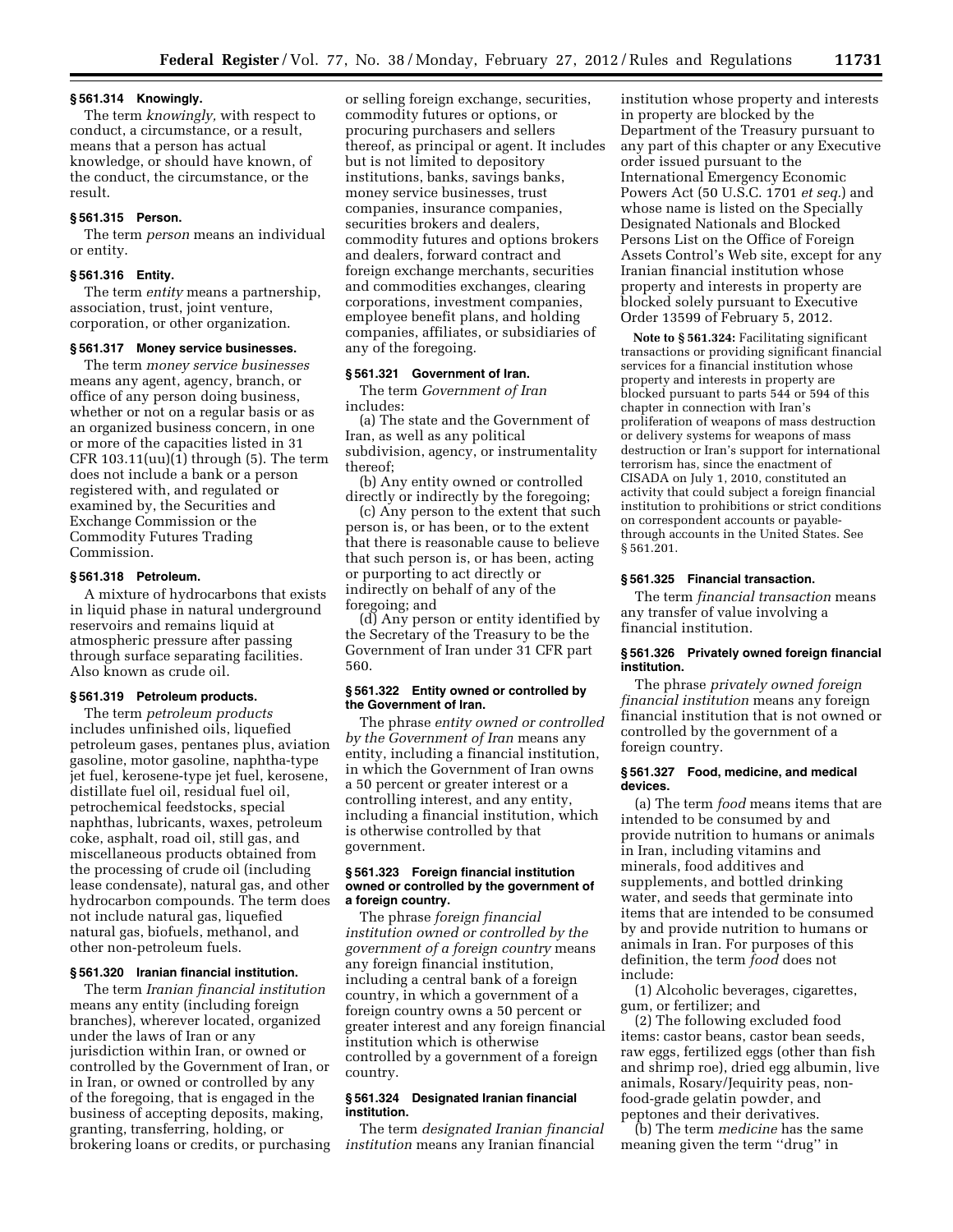section 201 of the Federal Food, Drug, and Cosmetic Act (21 U.S.C. 321) but does not include any item listed on the Commerce Control List in the Export Administration Regulations, 15 CFR part 774, supplement no. 1 (excluding items classified as EAR 99).

(c) The term *medical devices* has the meaning given the term ''device'' in section 201 of the Federal Food, Drug, and Cosmetic Act (21 U.S.C. 321) but does not include any item listed on the Commerce Control List in the Export Administration Regulations, 15 CFR part 774, supplement no. 1 (excluding items classified as EAR 99).

#### **Subpart D—Interpretations**

#### **§ 561.401 Reference to amended sections.**

Except as otherwise specified, reference to any provision in or appendix to this part or chapter or to any regulation, ruling, order, instruction, directive, or license issued pursuant to this part refers to the same as currently amended.

# **§ 561.402 Effect of amendment.**

Unless otherwise specifically provided, any amendment, modification, or revocation of any provision in or appendix to this part or chapter or of any order, regulation, ruling, instruction, or license issued by the Office of Foreign Assets Control does not affect any act done or omitted, or any civil or criminal proceeding commenced or pending, prior to such amendment, modification, or revocation. All penalties, forfeitures, and liabilities under any such order, regulation, ruling, instruction, or license continue and may be enforced as if such amendment, modification, or revocation had not been made.

#### **§ 561.403 Facilitation of certain efforts, activities, or transactions by foreign financial institutions.**

For purposes of §§ 561.201 and 561.203 of this part, the term *facilitate*  or *facilitated* used with respect to certain efforts, activities, or transactions refers to the provision of assistance by a foreign financial institution for those efforts, activities, or transactions, including, but not limited to, the provision of currency, financial instruments, securities, or any other transmission of value; purchasing; selling; transporting; swapping; brokering; financing; approving; guaranteeing; or the provision of other services of any kind; or the provision of personnel; or the provision of software, technology, or goods of any kind.

#### **§ 561.404 Significant transaction or transactions; significant financial services; significant financial transaction.**

In determining, for purposes of § 561.201(a)(5), whether a transaction is significant, whether transactions are significant, or whether financial services are significant, or, for purposes § 561.203(a), whether a financial transaction is significant, the Secretary of the Treasury may consider the totality of the facts and circumstances. As a general matter, the Secretary may consider some or all of the following factors:

(a) *Size, number, and frequency:* The size, number, and frequency of transactions, financial services, or financial transactions performed over a period of time, including whether the transactions, financial services, or financial transactions are increasing or decreasing over time and the rate of increase or decrease.

(b) *Nature:* The nature of the transaction(s), financial services, or financial transaction, including the type, complexity, and commercial purpose of the transaction(s), financial services, or financial transaction.

(c) *Level of Awareness; Pattern of Conduct:* (1) Whether the transaction(s), financial services, or financial transaction is performed with the involvement or approval of management or only by clerical personnel; and (2) Whether the transaction(s), financial services, or financial transaction is part of a pattern of conduct or the result of a business development strategy.

(d) *Nexus:* The proximity between the foreign financial institution engaging in the transaction(s) or providing the financial services and a blocked person described in § 561.201(a)(5), or between the foreign financial institution conducting or facilitating the financial transaction described in § 561.203 and the Central Bank of Iran or a designated Iranian financial institution, as defined in § 561.324. For example, a transaction or financial service in which a foreign financial institution provides brokerage or clearing services to, or maintains an account or makes payments for a blocked person described in paragraph (a) $(5)$  of  $\overline{S}$  561.201, the Central Bank of Iran, or a designated Iranian financial institution in a direct customer relationship generally would be of greater significance than a transaction or financial service a foreign financial institution conducts for or provides to a blocked person described in § 561.201(a)(5), the Central Bank of Iran, or a designated Iranian financial institution indirectly or in a tertiary relationship.

(e) *Impact:* The impact of the transaction(s) or financial services on the objectives of the Comprehensive Iran Sanctions, Accountability, and Divestment Act of 2010, or of the financial transaction on the objectives of the National Defense Authorization Act for Fiscal Year 2012, including:

(1) The economic or other benefit conferred or attempted to be conferred on a blocked person described in § 561.201(a)(5), or on the Central Bank of Iran or designated Iranian financial institution, as described or defined in §§ 561.203 and 561.324;

(2) Whether and how the transaction(s), financial services, or financial transaction contributes to the proliferation of weapons of mass destruction or delivery systems for such weapons, to support for international terrorism, to the suppression of human rights, to an increase in Iran's crude oil revenues, or to connecting the Central Bank of Iran or a designated Iranian financial institution to the international financial system; and

(3) Whether the transaction(s), financial services, or financial transaction supports humanitarian activity or involves the payment of basic expenses as specified in and authorized pursuant to UNSC Resolution 1737 or the payment of extraordinary expenses that have been authorized by the Sanctions Committee established pursuant to UNSC Resolution 1737, or the payment for the sale of food, medicine, or medical devices to Iran.

(f) *Deceptive practices:* Whether the transaction(s), financial services, or financial transaction involves an attempt to obscure or conceal the actual parties or true nature of the transaction(s), financial services, or financial transaction or to evade sanctions; for example, whether the transaction enabled the Central Bank of Iran to facilitate the evasion of sanctions by a blocked person described in § 561.201(a)(5) or a designated Iranian financial institution, as defined in § 561.324.

(g) *Central Bank of Iran Reserves, Settlement Services, Foreign Currency Exchanges, and Official Development Assistance Repayment:* Other factors involved in making a determination of whether a transaction(s), financial service, or financial transaction is significant are whether the transaction solely involves the passive holding of Central Bank of Iran reserves by a foreign financial institution; whether the Central Bank of Iran's role is limited to providing settlement services or foreign currency exchanges in transactions between a non-designated Iranian financial institution and a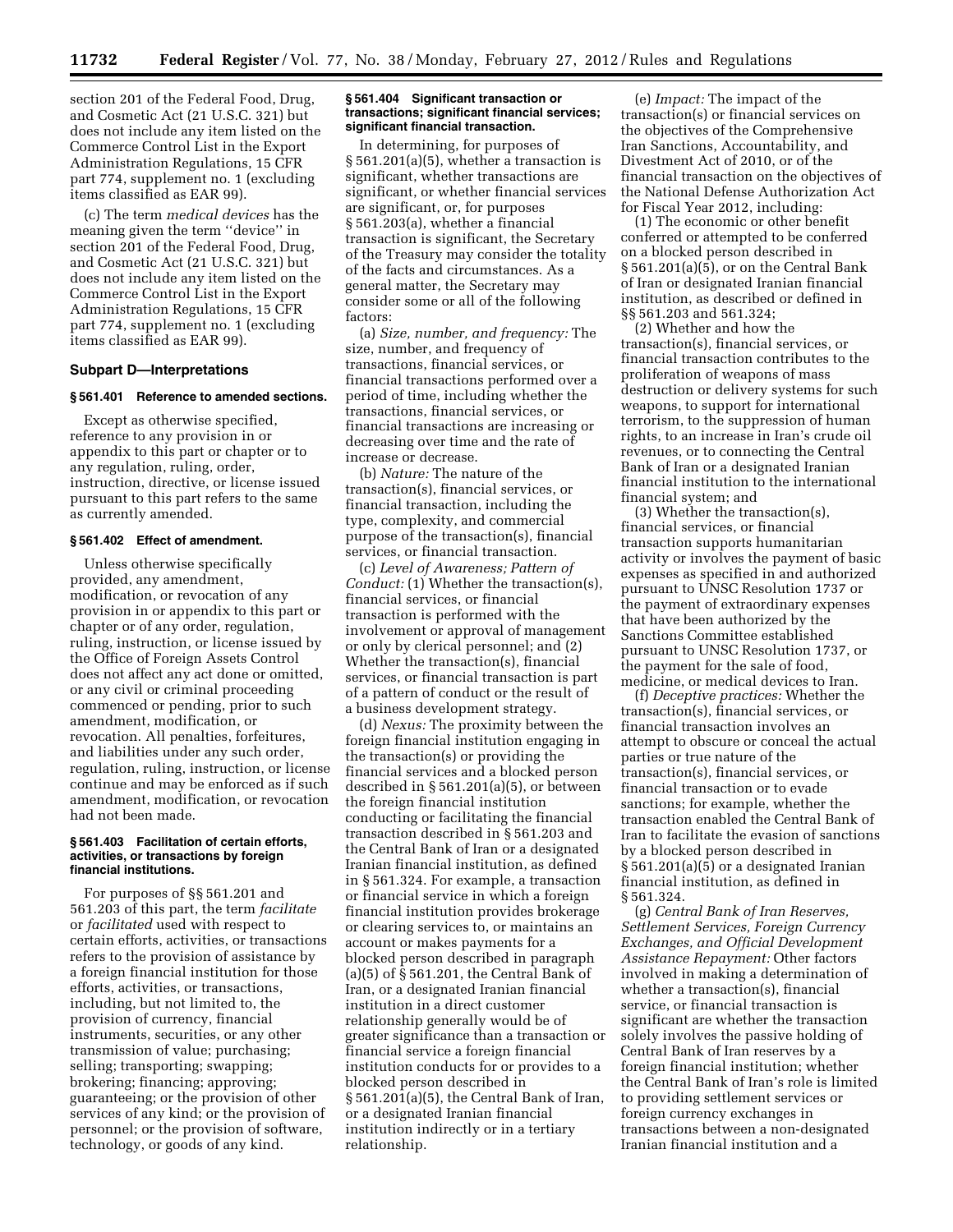foreign financial institution; and whether the transaction involves only the repayment of official development assistance by the Central Bank of Iran or the transfer of funds required as a condition of Iran's membership in an international financial institution.

(h) *Other relevant factors:* Such other factors that the Secretary deems relevant on a case-by-case basis in determining the significance of a transaction(s), financial services, or financial transaction.

#### **§ 561.405 Entities owned by a person whose property and interests in property are blocked.**

A person whose property and interests in property are blocked pursuant to the International Emergency Economic Powers Act (50 U.S.C. 1701 *et seq.*) has an interest in all property and interests in property of an entity in which it owns, directly or indirectly, a 50 percent or greater interest. The property and interests in property of such an entity, therefore, are blocked, and such an entity is a person whose property and interests in property are blocked pursuant to the International Emergency Economic Powers Act (50 U.S.C. 1701 *et seq.*), regardless of whether the entity itself is listed on the Office of Foreign Assets Control's Specially Designated Nationals and Blocked Persons List.

#### **§ 561.406 Country with primary jurisdiction over the foreign financial institution.**

For purposes of § 561.203(h), a country includes any jurisdiction that has its own central bank or contains a separate financial sector authority, and a foreign financial institution (including its foreign branches outside of the United States) is under a country's primary jurisdiction if the foreign financial institution is organized under the laws of the country or any jurisdiction within that country.

# **§ 561.407 Conducting or facilitating a financial transaction with the Central Bank of Iran or a designated Iranian financial institution.**

A foreign financial institution conducts or facilitates a financial transaction with the Central Bank of Iran or a designated Iranian financial institution if it maintains an account for such entities or engages in a financial transaction directly or indirectly with such entities.

**Note to § 561.407:** See § 561.404 for factors that may be considered in determining whether a financial transaction is significant, as required for the imposition of certain sanctions pursuant to this part.

# **Subpart E—Licenses, Authorizations, and Statements of Licensing Policy**

#### **§ 561.501 General and specific licensing procedures.**

For provisions relating to licensing procedures, see part 501, subpart E of this chapter. Licensing actions taken pursuant to part 501 of this chapter with respect to the prohibitions contained in this part or conditions imposed pursuant to this part are considered actions taken pursuant to this part.

# **§ 561.502 Effect of license or authorization.**

(a) No license or other authorization contained in this part, or otherwise issued by the Office of Foreign Assets Control, authorizes or validates any transaction effected prior to the issuance of such license or other authorization, unless specifically provided in such license or authorization.

(b) No regulation, ruling, instruction, or license authorizes any transaction prohibited under this part unless the regulation, ruling, instruction, or license is issued by the Office of Foreign Assets Control and specifically refers to this part. No regulation, ruling, instruction, or license referring to this part shall be deemed to authorize any transaction prohibited by any other part of this chapter unless the regulation, ruling, instruction, or license specifically refers to such part.

(c) Any regulation, ruling, instruction, or license authorizing any transaction otherwise prohibited under this part has the effect of removing a prohibition contained in this part from the transaction, but only to the extent specifically stated by its terms. Unless the regulation, ruling, instruction, or license otherwise specifies, such an authorization does not create any right, duty, obligation, claim, or interest in, or with respect to, any property which would not otherwise exist under ordinary principles of law.

# **§ 561.503 Exclusion from licenses.**

The Office of Foreign Assets Control reserves the right to exclude any person, property, or transaction from the operation of any license or from the privileges conferred by any license. The Office of Foreign Assets Control also reserves the right to restrict the applicability of any license to particular persons, property, transactions, or classes thereof. Such actions are binding upon actual or constructive notice of the exclusions or restrictions.

# **§ 561.504 Transactions related to closing a correspondent account or payable-through account.**

(a) During the 10-day period beginning on the effective date of the prohibition in § 561.201(c) or  $\S 561.203(c)(2)$  on the maintaining of a correspondent account or a payablethrough account for a foreign financial institution whose name is added to the Part 561 List, maintained on the Office of Foreign Assets Control's Web site (*[www.treasury.gov/ofac](http://www.treasury.gov/ofac)*) on the Iran Sanctions page, U.S. financial institutions that maintain correspondent accounts or payable-through accounts for the foreign financial institution are authorized to:

(1) Process only those transactions through the account, or permit the foreign financial institution to execute only those transactions through the account, that are for the purpose of, and necessary for, closing the account; and

(2) Transfer the funds remaining in the correspondent account or the payable-through account to an account of the foreign financial institution located outside of the United States and close the correspondent account or the payable-through account.

(b) A report must be filed with the Office of Foreign Assets Control within 30 days of the closure of an account, providing full details on the closing of each correspondent account or payablethrough account maintained by a U.S. financial institution for a foreign financial institution whose name is added to the Part 561 List, maintained on the Office of Foreign Assets Control's Web site (*[www.treasury.gov/ofac](http://www.treasury.gov/ofac)*) on the Iran Sanctions page. Such report must include complete information on the closing of the account and on all transactions processed or executed through the account pursuant to this section, including the account outside of the United States to which funds remaining in the account were transferred. Reports should be addressed to the attention of the Sanctions, Compliance & Evaluations Division, Office of Foreign Assets Control, U.S. Department of the Treasury, 1500 Pennsylvania Avenue NW., Washington, DC 20220.

(c) Specific licenses may be issued on a case-by-case basis to authorize transactions by a U.S. financial institution with respect to a correspondent account or a payablethrough account maintained by the U.S. financial institution for a foreign financial institution whose name is added to the Part 561 List, that are outside the scope of the transactions authorized in paragraph (a) of this section and/or that occur beyond the 10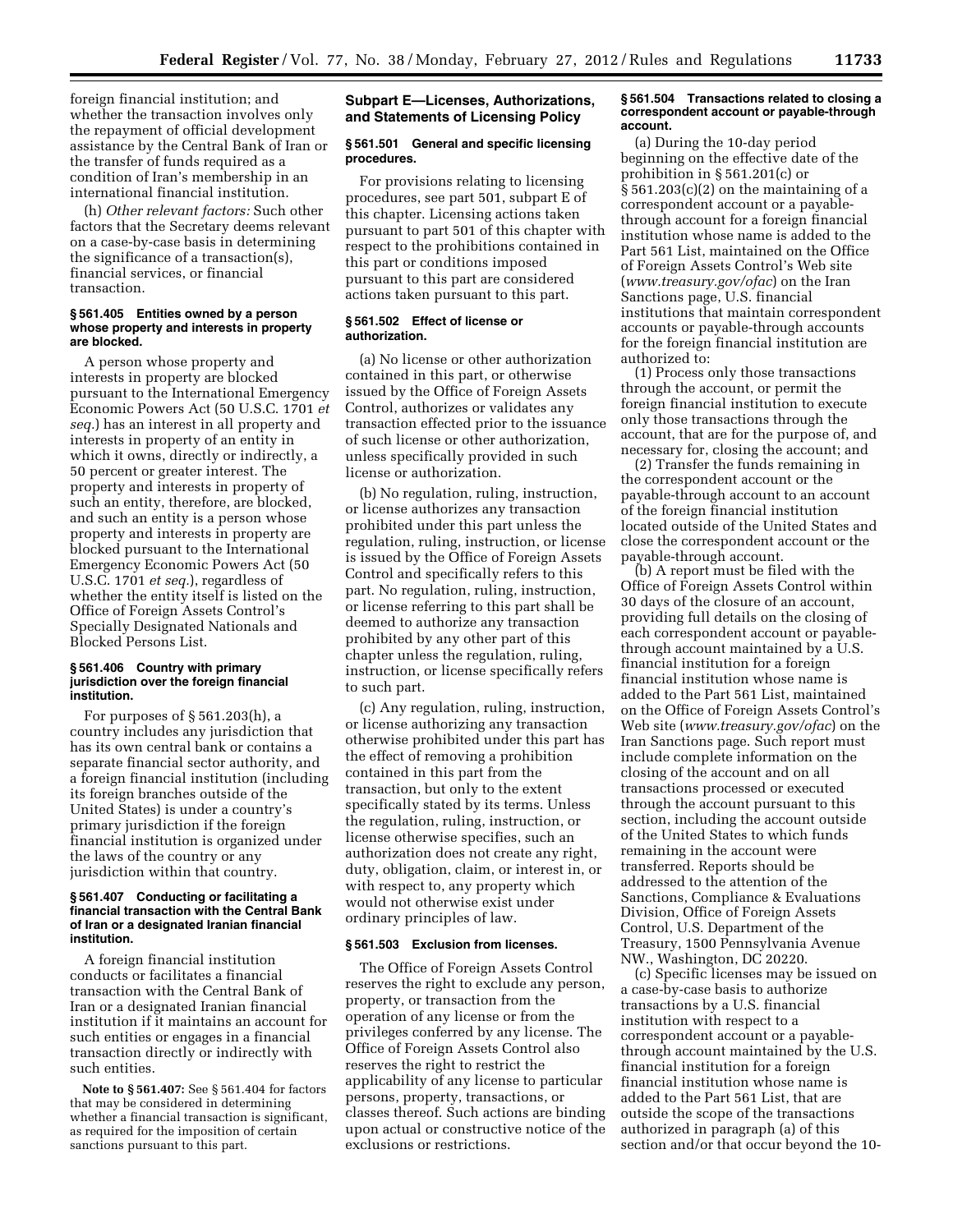day period authorized in that paragraph. License applications should be filed in conformance with § 501.801 of the Reporting, Procedures and Penalties Regulations, 31 CFR part 501.

(d) Nothing in this section authorizes the opening of a correspondent account or a payable-through account for a foreign financial institution whose name appears on the Part 561 List.

**Note to § 561.504:** This section does not authorize a U.S. financial institution to unblock property or interests in property, or to engage in any transaction or dealing in property or interests in property, blocked pursuant to any other part of this chapter, in the process of closing a correspondent account or a payable-through account for a foreign financial institution whose name has been added to the Part 561 List, maintained on the Office of Foreign Assets Control's Web site (*[www.treasury.gov/ofac](http://www.treasury.gov/ofac)*) on the Iran Sanctions page. *See* § 561.101.

# **Subpart F—Reports**

# **§ 561.601 Records and reports.**

For provisions relating to required records and reports, see part 501, subpart C, of this chapter.

#### **Subpart G—Penalties**

# **§ 561.701 Penalties.**

(a) *Civil Penalties.* (1) As set forth in section 104(c) of the Comprehensive Iran Sanctions, Accountability, and Divestment Act of 2010 (Pub. L. 111– 195) (''CISADA'') and section 1245(g)(2) of the National Defense Authorization Act for Fiscal Year 2012 (Pub. L. 112– 81) (''NDAA''), a civil penalty not to exceed the amount set forth in section 206(b) of the International Emergency Economic Powers Act (''IEEPA'') (50 U.S.C. 1705(b)) may be imposed on any person who violates, attempts to violate, conspires to violate, or causes a violation of any prohibition contained in § 561.201 or § 561.203 or of any license set forth in or issued pursuant to this part.

 $(2)$  As set forth in section 104(d) of CISADA, a civil penalty not to exceed the amount set forth in section 206(b) of IEEPA may be imposed on a U.S. financial institution if:

(i) A person owned or controlled by the U.S. financial institution violates, attempts to violate, conspires to violate, or causes a violation of the prohibition in § 561.202 or of any order, regulation, or license set forth in or issued pursuant to this part concerning such prohibition; and

(ii) The U.S. financial institution knew or should have known that the person violated, attempted to violate, conspired to violate, or caused a violation of such prohibition.

**Note to paragraph (a) of § 561.701:** As of February 27, 2012, IEEPA provides for a maximum civil penalty not to exceed the greater of \$250,000 or an amount that is twice the amount of the transaction that is the basis of the violation with respect to which the penalty is imposed.

(b) *Criminal Penalty.* As set forth in section 104(c) of CISADA and section  $1245(g)(2)$  of the NDAA, a person who willfully commits, willfully attempts to commit, or willfully conspires to commit, or aids or abets in the commission of a violation of any prohibition contained in §§ 561.201 or 561.203 shall, upon conviction, be fined not more than \$1,000,000, or if a natural person, be imprisoned for not more than 20 years, or both.

(c) *Adjustments to penalty amounts.*  (1) The civil penalties provided in IEEPA are subject to adjustment pursuant to the Federal Civil Penalties Inflation Adjustment Act of 1990 (Pub. L. 101–410, as amended, 28 U.S.C. 2461 note).

(2) The criminal penalties provided in IEEPA are subject to adjustment pursuant to 18 U.S.C. 3571.

(d) Attention is also directed to 18 U.S.C. 1001, which provides that ''whoever, in any matter within the jurisdiction of the executive, legislative, or judicial branch of the Government of the United States, knowingly and willfully falsifies, conceals, or covers up by any trick, scheme, or device a material fact; makes any materially false, fictitious, or fraudulent statement or representation; or makes or uses any false writing or document knowing the same to contain any materially false, fictitious, or fraudulent statement or entry'' shall be fined under title 18, United States Code, imprisoned, or both.

(e) Violations of this part may also be subject to relevant provisions of other applicable laws.

# **§ 561.702 Pre-Penalty Notice; settlement.**

(a) *When required.* If the Office of Foreign Assets Control has reason to believe that there has occurred a violation of any provision of this part or a violation of the provisions of any license, ruling, regulation, order, direction, or instruction issued by or pursuant to the direction or authorization of the Secretary of the Treasury pursuant to this part or otherwise under IEEPA and determines that a civil monetary penalty may be warranted, the Office of Foreign Assets Control may issue a Pre-Penalty Notice informing the alleged violator of the agency's intent to impose a monetary penalty. A Pre-Penalty Notice shall be in writing. The Pre-Penalty Notice may be

issued whether or not another agency has taken any action with respect to the matter. For a description of the contents of a Pre-Penalty Notice, see Appendix A to part 501 of this chapter.

(b)(1) *Right to respond.* An alleged violator has the right to respond to a Pre-Penalty Notice by making a written presentation to the Office of Foreign Assets Control. For a description of the information that should be included in such a response, see Appendix A to part 501 of this chapter.

(2) *Deadline for response.* A response to a Pre-Penalty Notice must be made within 30 days of the date of service of the Pre-Penalty Notice. The failure to submit a response within the applicable time period set forth in this paragraph shall be deemed to be a waiver of the right to respond.

(i) *Computation of time for response.*  A response to a Pre-Penalty Notice must be postmarked or date-stamped by the U.S. Postal Service (or foreign postal service, if mailed abroad) or courier service provider (if transmitted to the Office of Foreign Assets Control by courier) on or before the 30th day after the postmark date on the envelope in which the Pre-Penalty Notice was mailed. If the Pre-Penalty Notice was personally delivered by a non-U.S. Postal Service agent authorized by the Office of Foreign Assets Control, a response must be postmarked or datestamped on or before the 30th day after the date of delivery.

(ii) *Extensions of time for response.* If a due date falls on a federal holiday or weekend, that due date is extended to include the following business day. Any other extensions of time will be granted, at the discretion of the Office of Foreign Assets Control, only upon specific request to the Office of Foreign Assets Control.

(3) *Form and method of response.* A response to a Pre-Penalty Notice need not be in any particular form, but it must be typewritten and signed by the alleged violator or a representative thereof, must contain information sufficient to indicate that it is in response to the Pre-Penalty Notice, and must include the Office of Foreign Assets Control identification number listed on the Pre-Penalty Notice. A copy of the written response may be sent by facsimile, but the original also must be sent to the Office of Foreign Assets Control Enforcement Division by mail or courier and must be postmarked or datestamped in accordance with paragraph (b)(2) of this section.

(c) *Settlement.* Settlement discussion may be initiated by the Office of Foreign Assets Control, the alleged violator, or the alleged violator's authorized